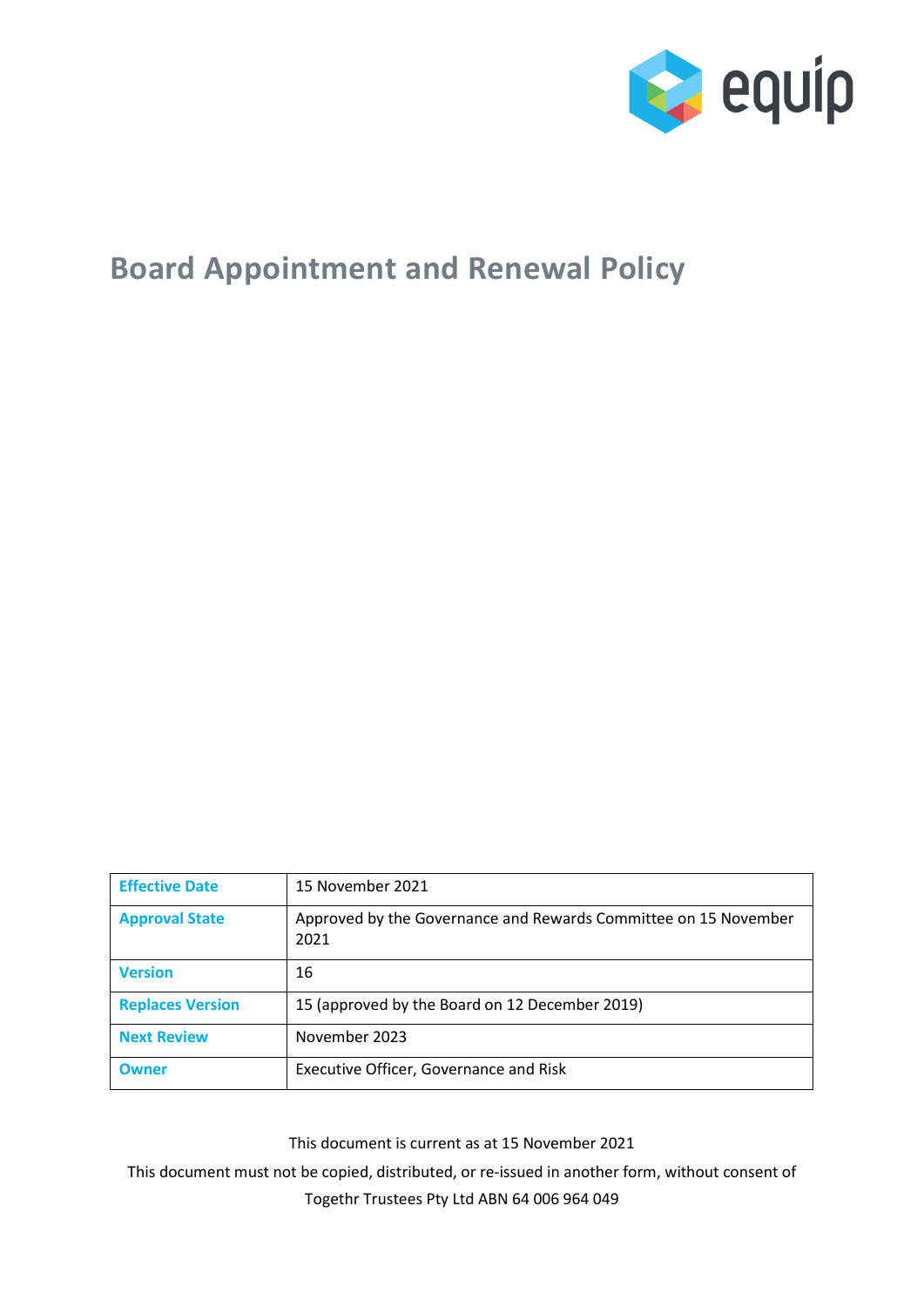# **Table of Contents**

| 1. |     |       |                                                                |  |  |
|----|-----|-------|----------------------------------------------------------------|--|--|
| 2. |     |       |                                                                |  |  |
|    | 2.1 |       |                                                                |  |  |
|    | 2.2 |       |                                                                |  |  |
|    | 2.3 |       |                                                                |  |  |
|    | 2.4 |       |                                                                |  |  |
| 3. |     |       |                                                                |  |  |
|    | 3.1 |       |                                                                |  |  |
|    |     | 3.1.1 |                                                                |  |  |
|    |     | 3.1.2 |                                                                |  |  |
|    | 3.2 |       |                                                                |  |  |
|    | 3.3 |       |                                                                |  |  |
| 4. |     |       |                                                                |  |  |
|    | 4.1 |       |                                                                |  |  |
|    | 4.2 |       |                                                                |  |  |
|    | 4.3 |       |                                                                |  |  |
|    |     | 4.3.1 |                                                                |  |  |
|    |     | 4.3.2 | Special circumstances where maximum tenure may be exceeded:  6 |  |  |
|    |     | 4.3.3 |                                                                |  |  |
|    |     | 4.3.4 |                                                                |  |  |
| 5. |     |       |                                                                |  |  |
|    | 5.1 |       |                                                                |  |  |
|    | 5.2 |       |                                                                |  |  |
|    | 5.3 |       |                                                                |  |  |
| 6. |     |       |                                                                |  |  |
|    | 6.1 |       |                                                                |  |  |
| 7. |     |       |                                                                |  |  |
| 8. |     |       |                                                                |  |  |
|    |     |       |                                                                |  |  |

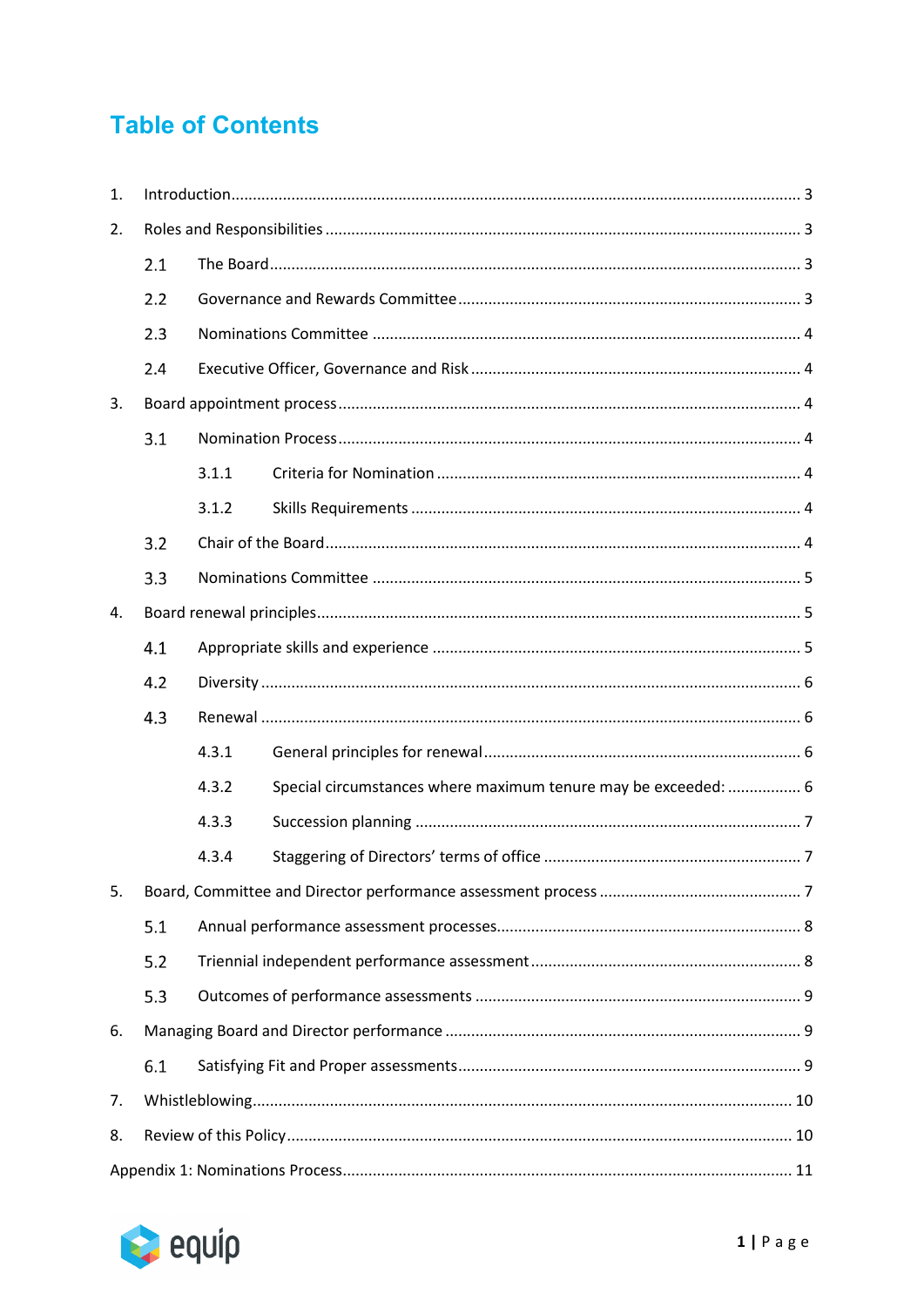| 9.1  |        |                                                                                  |  |  |
|------|--------|----------------------------------------------------------------------------------|--|--|
|      | 9.1.1  |                                                                                  |  |  |
|      | 9.1.2  |                                                                                  |  |  |
| 9.2  |        |                                                                                  |  |  |
|      | 9.2.1  |                                                                                  |  |  |
|      | 9.2.2  |                                                                                  |  |  |
|      | 9.2.3  |                                                                                  |  |  |
|      | 9.2.4  |                                                                                  |  |  |
|      | 9.2.5  | No eligible candidates for a director position with Position-Specific Skills  14 |  |  |
|      | 9.2.6  |                                                                                  |  |  |
|      | 9.2.7  |                                                                                  |  |  |
|      |        |                                                                                  |  |  |
| 10.1 |        |                                                                                  |  |  |
| 10.2 |        |                                                                                  |  |  |
|      | 10.2.1 |                                                                                  |  |  |
|      | 10.2.2 |                                                                                  |  |  |
|      | 10.2.3 |                                                                                  |  |  |

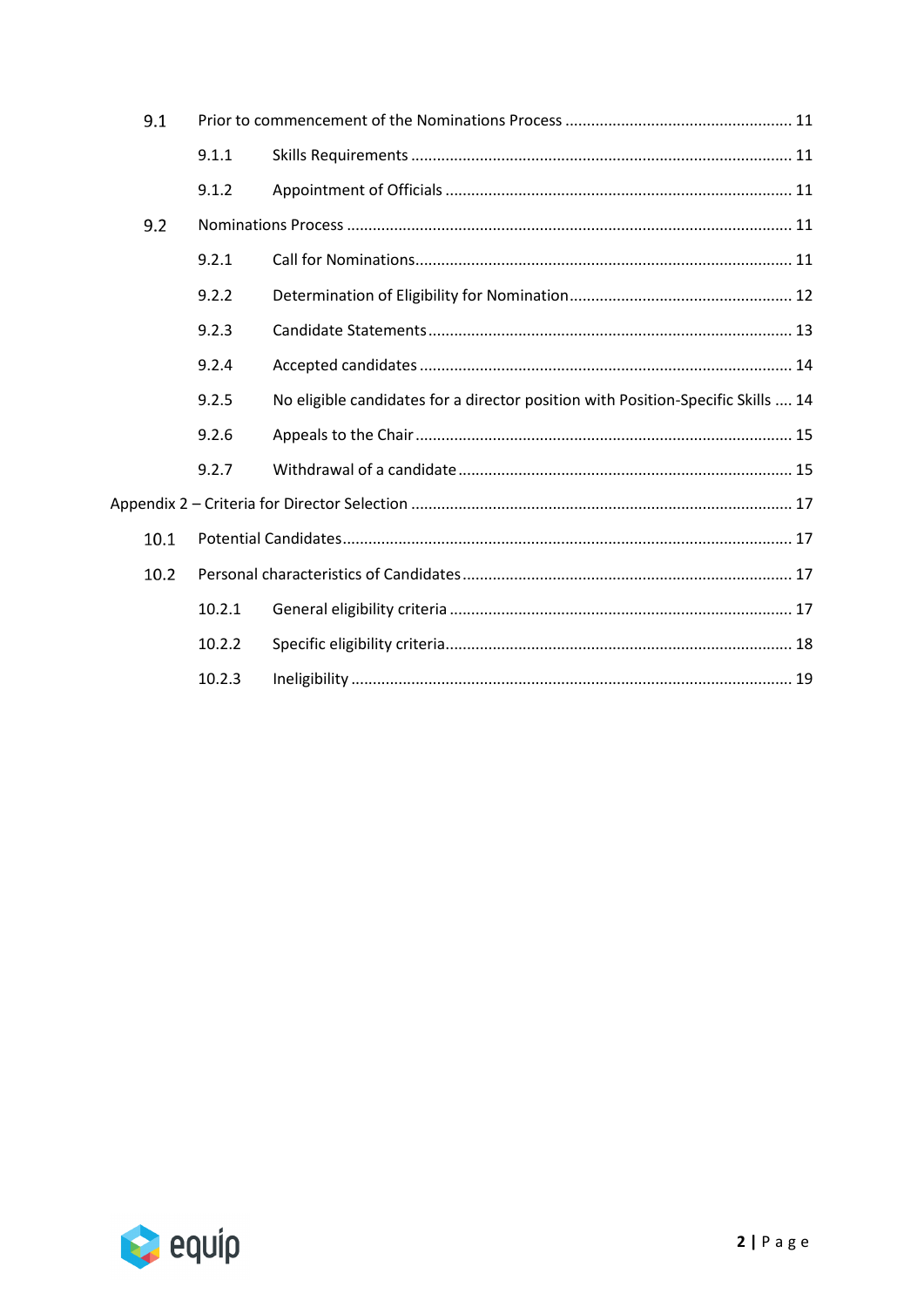## <span id="page-3-0"></span>**1. Introduction**

Togethr Trustees Pty Ltd (the Trustee) is the Trustee of the Equipsuper Superannuation Fund (the Fund). Togethr Holdings Pty Ltd (THPL) is the holding company of the Trustee.

The Board of Directors of the Trustee (collectively the Directors or the Board), is structured to comply with the Superannuation Industry (Supervision) Act 1993 (SIS Act) and the Trustee's Constitution. The Trustee's Constitution requires the Board to have the same composition as the THPL Board.

On 1 July 2021, the Board was reduced from twelve to nine directors, comprising of three Independent Directors, three Employer Directors and three Member Directors.

The Board believes that good corporate governance is fundamental to ensuring that the Fund is managed properly to support our members to prepare for financial freedom in retirement. The Board Appointment and Renewal Policy (the Policy) forms part of the Trustee's Governance Framework and should be read in conjunction with the Constitutions of THPL and the Trustee and the Fit and Proper Policy.

The purpose of the Policy is to:

- a) outline the appointment process for Employer Directors, Member Directors and Independent Directors;
- b) outline the approach to be taken to ensure that there is appropriate renewal of the Board, whilst recognising the benefits of continuity and the principles inherent in the equal representation model prescribed by the SIS Act; and
- c) provide a framework for the regular assessment of the performance of the Board as a whole, Board Committees and the Directors individually.

In developing this Policy, the APRA Prudential Standards SPS 510 Governance (SPS 510) and SPS 520 Fit and Proper (SPS 520), and the associated guidance, have been considered.

## <span id="page-3-1"></span>**2. Roles and Responsibilities**

## <span id="page-3-2"></span>2.1 The Board

The Board is responsible for the approval and appointment of a Director, Board renewal and succession planning, having regard to the Trustee's circumstances, in particular its size, composition and strategic objectives.

## <span id="page-3-3"></span>2.2 Governance and Rewards Committee

The Governance and Rewards Committee (GRC) is responsible for making recommendations to the Board in relation to Board renewal, composition and succession planning.

The GRC can make a recommendation to the Board and the THPL Board for the re-appointment of an independent director based upon an assessment of the director's specific skill set, performance, independence, any conflicts of interest, availability to perform their duties, fitness and proprietary and any other matters considered relevant by the GRC. The recommendation should also consider the impact on the skills matrix if the independent director is not reappointed.

The Board has delegated responsibility for approving and overseeing this Policy to the GRC.

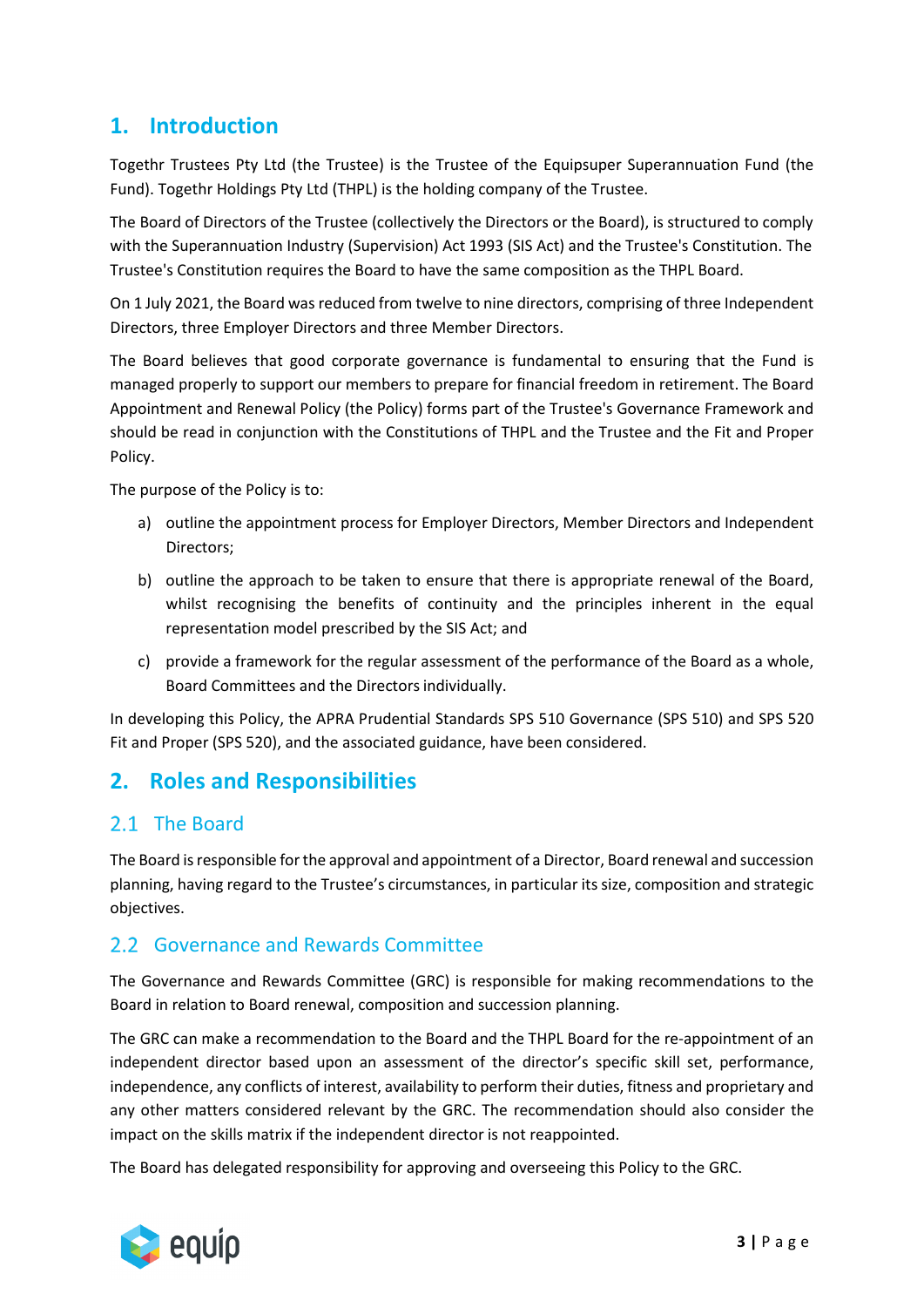## <span id="page-4-0"></span>2.3 Nominations Committee

The Nominations Committee is responsible for interviewing eligible candidates and presenting its selected candidate(s) to the Board and THPL Board for approval and appointment.

## <span id="page-4-1"></span>2.4 Executive Officer, Governance and Risk

The Executive Officer, Governance and Risk (EOGR) is responsible for the management review of this Policy and recommending changes to the GRC to approve. The EOGR is also responsible for ensuring compliance with this Policy.

## <span id="page-4-2"></span>**3. Board appointment process**

All appointments are subject to the Constitutions of THPL and the Trustee and in accordance with the SIS Act and Corporations Act 2001.

The Fit and Proper Policy outlines the criteria to determine fitness and propriety.

At all times, the Board must be comprised of at least one Employer Director who represents Employers with at least \$50m in defined benefit liabilities with the Fund.

In December 2020, the Board determined that all Board appointments would be undertaken via a nomination process.

## <span id="page-4-3"></span>**3.1 Nomination Process**

#### <span id="page-4-4"></span>**3.1.1 Criteria for Nomination**

Any person who has been a member of the Fund for at least 90 days can nominate for appointment as a Member Director.

Employers may nominate candidates for consideration as Employer Directors.

Any person can nominate for appointment as an Independent Director, provided that they are not a member of the Fund. The search process for an Independent Director will be determined by the GRC on a case-by-case basis.

Candidates must meet the eligibility criteria in Appendix 2 to be eligible for selection as a Member Director, Employer Director or Independent Director.

#### <span id="page-4-5"></span>**3.1.2 Skills Requirements**

Each candidate must nominate their candidature in accordance with the attributes and competencies specified in the Competency Statement set by the Board. Each candidate will be reviewed by an external Assessment Consultant, who will conduct an independent skills assessment and present the shortlisted eligible candidates to the Nominations Committee.

Further details on the Nominations Process for Employer Directors, Member Directors and Independent Directors can be found in Appendix 1.

## <span id="page-4-6"></span>Chair of the Board

The Chair of the Board (the Chair) will be an Independent Director, formerly designated through the succession planning process, approved by the Board.

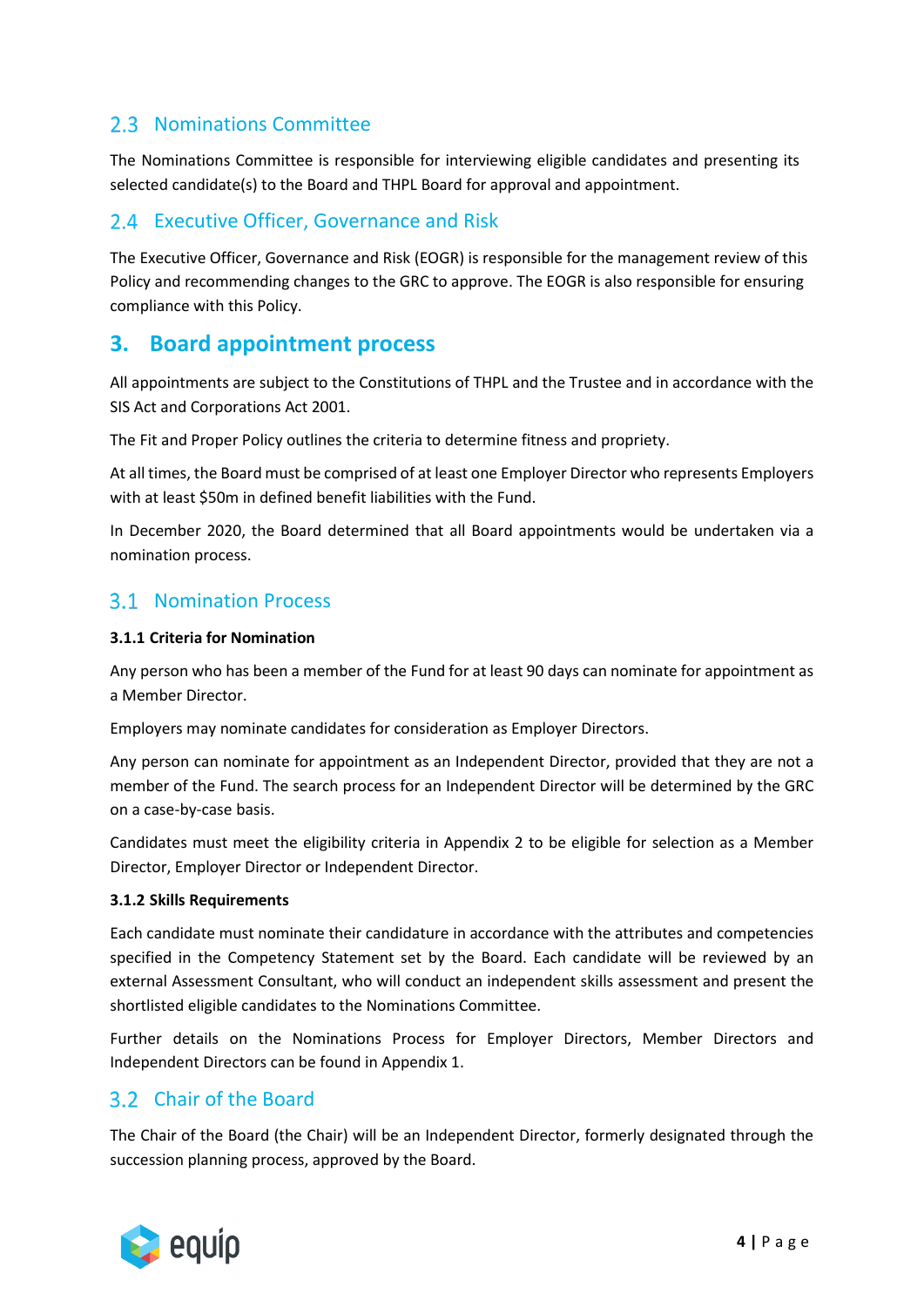## <span id="page-5-0"></span>**3.3 Nominations Committee**

The Nominations Committee is to be established by the THPL Board to serve as the Nominations Committee for both the Board and THPL Board. The Board delegates to the Nominations Committee the purpose of reviewing candidates and recommending applicants to fill the vacancies and such other purposes determined by the THPL Board.

The Nominations Committee will generally be comprised of one Employer Director, one Member Director and one Independent Director, however the Board retains the discretion to amend the composition of this Committee.

Any conflicts will be managed in accordance with the Conflicts Management Policy. Any existing Director who is a candidate will not participate in the Board's deliberations or decisions relating to the appointment process.

## <span id="page-5-1"></span>**4. Board renewal principles**

Within the constraints of the Equal Representation requirements of the SIS Act, the Trustee's RSE License and the Trustee's appointment processes, the Board is structured to comply with the following three principles:

- a) appropriate skills and experience;
- b) diversity; and
- c) renewal.

The manner in which each of these principles is to be implemented is set out below.

### <span id="page-5-2"></span>4.1 Appropriate skills and experience

All Directors must have appropriate skills, education and experience as set out in the Fit and Proper Policy or as determined by the Board to be able to meet all applicable legislative and regulatory requirements and to understand the Trustee's business and participate effectively as a Director.

It would be unrealistic and unnecessary to expect that each Director will have skills in every area of the Trustee's business and be an expert on every matter considered by the Board.

To support the Trustee's good corporate governance objective and to comply with the Australian Institute of Superannuation Trustees (AIST) a Board Skills Matrix is to be maintained to ensure that collectively the Board and each Board Committee has adequate coverage of capabilities and attributes required to meet the Trustee's strategic objectives and to ensure that the succession planning process identifies the balance between the benefits of continuity of knowledge and prior experience, and the benefits of new ideas and renewal.

The Fit and Proper Policy sets out specific minimum standards of education, skills and experience for all Directors, and the process for assessing the skills, education, qualifications and experience of all potential candidates for appointment as a Director.

Each Director is also encouraged to renew and continue to develop their own individual knowledge and thinking on relevant issues, in addition to completing the minimum Directors' training requirements. For example, this can be done through participation in industry bodies, formal and

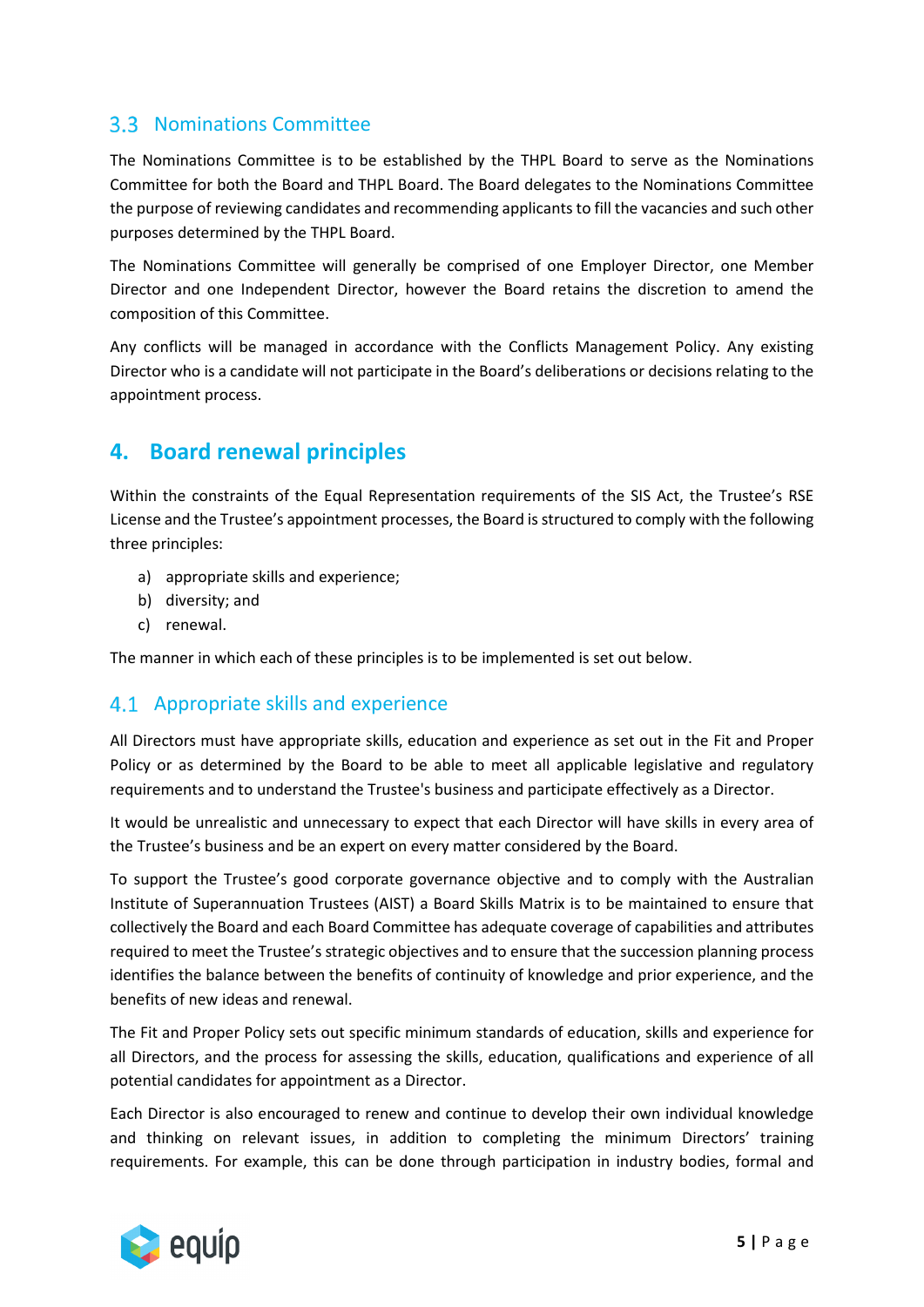informal educational opportunities and involvement in business activities which provide exposure to industry best practice and thought leadership.

### <span id="page-6-0"></span>4.2 Diversity

The Trustee recognises the importance of the Board comprising Directors drawn from a range of personal and professional backgrounds, with diversity of personal characteristics and professional disciplines, including gender, ethnicity and geographic background, professional, business or occupational background and age. Accordingly, the Board is committed to encouraging diversity in accordance with these principles, so far as is practicable having regard to the equal representation requirements of the SIS Act and the appointment processes by which the Directors are identified.

### <span id="page-6-1"></span>4.3 Renewal

#### <span id="page-6-2"></span>**4.3.1 General principles for renewal**

Renewal of thought and experience on the Board will be achieved through the following:

- a) adopting, as a general principle, a requirement that no Director serve for more than 3 consecutive terms of office, or for a continuous period of more than 12 years, whichever is the greater (the Maximum Tenure Principle);
- b) effective succession planning processes that strike an appropriate balance between ensuring continuity and bringing diversity and fresh perspectives; and
- c) staggering of Directors' terms of office in accordance with principles specified in the Trustee's Constitution or determined by the Board.

These general principles are set out in more detail below.

#### <span id="page-6-3"></span>**4.3.2 Special circumstances where maximum tenure may be exceeded:**

The Board may, on an exceptional basis, exercise discretion to permit a Director to continue in office or be eligible for reappointment despite exceeding the Maximum Tenure Principle at the time of such continuation or reappointment. In exercising such discretion, the Board may have regard to factors including:

- a) any special skills which the Director brings to the Board and which cannot easily be replaced by another person at that time; and / or
- b) any special circumstances at the relevant time which make the continued involvement of that Director particularly significant; and / or
- c) the period for which it is proposed that the Director continue in office or be reappointed.

In all instances, a Director's ability to continue to act in the best financial interests of the beneficiaries of the Fund, will be paramount.

The EOGR is responsible for monitoring Director terms and advising the Chair when a Director is approaching the end of their term and/or maximum tenure period.

Where the Board believes that it is appropriate for a Director to remain for longer than the maximum tenure period, the circumstances will be determined by the Board.

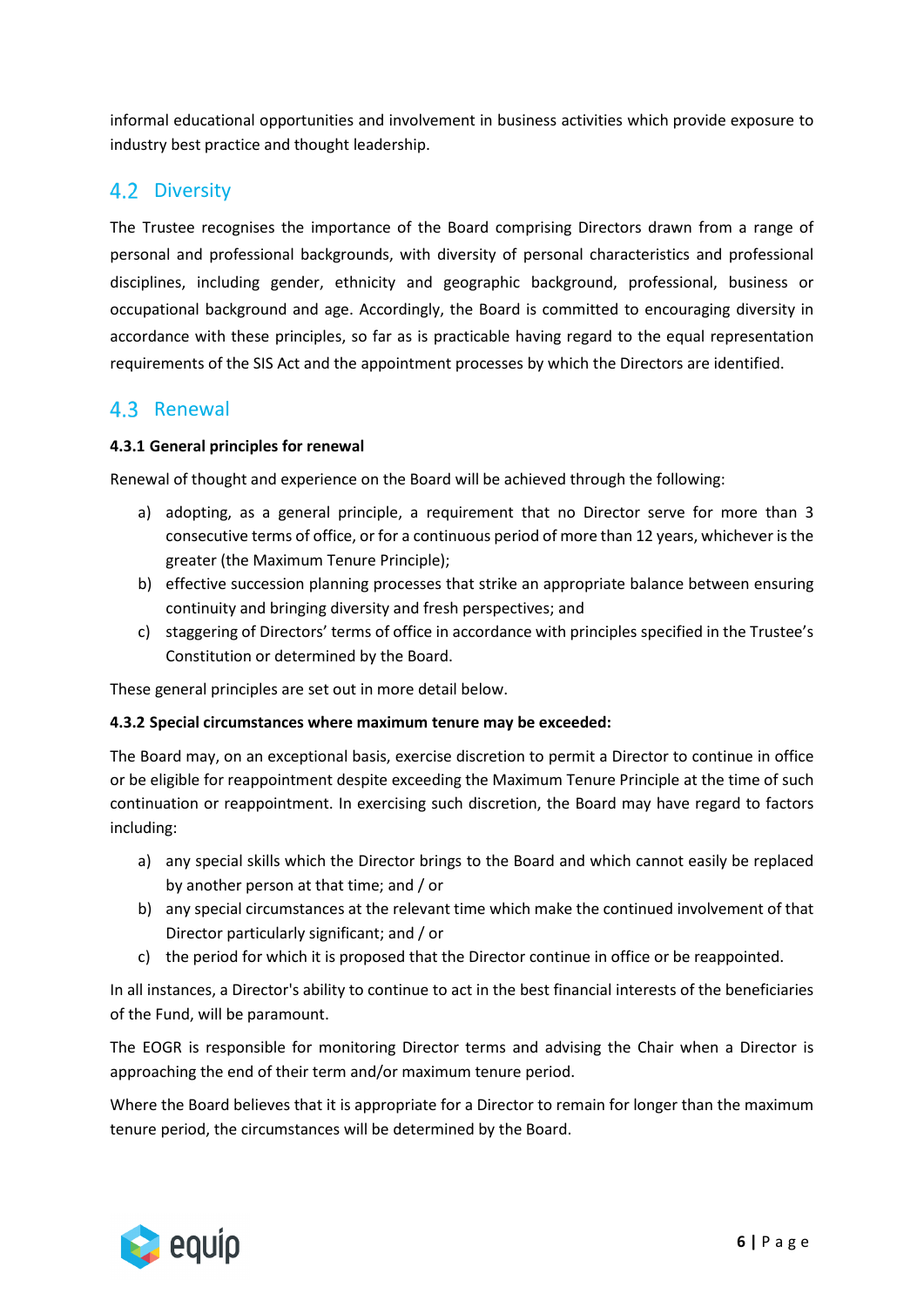#### <span id="page-7-0"></span>**4.3.3 Succession planning**

The Board, on recommendation from the GRC, is responsible for ensuring that there is an effective succession planning process in place.

The Trustee targets a measure of collective Board experience expressed as a range of average tenure for the Board. This targeted range is a minimum of three years to a maximum of seven years. The collective average tenure of the Board is determined by each individual Director's tenure (in months) at the time of calculation being averaged out over the total number of Directors appointed, and then converted into years. This measure is applied to minimise the risk of material departures of Directors causing significant disruption to the operation and continuity of the Board.

The EOGR is responsible for calculating the collective average tenure measure based on the specific formula and reporting to the GRC on at least an annual basis.

The Board retains the discretion to step outside the terms of the collective average tenure measure, and in such circumstances, the reasons will be appropriately documented and reviewed by the GRC and the Board.

#### <span id="page-7-1"></span>**4.3.4 Staggering of Directors' terms of office**

The Board has determined that, as a general principle, Directors' terms of office should (subject to the Director ceasing to hold office early for any reason), be four years and be reviewed at the end of each term.

However, for the purposes of the staggering of Directors' terms, such terms may be altered at the discretion of the Board to be greater or less than four years.

Any Director appointed to fill a casual vacancy will be appointed for a term equal to the remaining term of office of the Director whom they are replacing, or as otherwise determined in accordance with the Trustee's Constitution.

## <span id="page-7-2"></span>**5. Board, Committee and Director performance assessment**

### **process**

The framework used for assessing the performance of Directors collectively as a Board or Committee, and individually, is based on the expectation that Directors:

- a) have adequate skills and experience required to act as competent and experienced Directors to perform the role which they are undertaking and to meet the Trustee's strategic objectives;
- b) are performing their duties in such a manner as to promote the good prudential management of the Fund, and deliver an appropriate strategic direction for the business overall, for the benefit of the beneficiaries of the Fund; and
- c) are performing their duties in accordance with the relevant legislative requirements of the Corporations Act 2001, the SIS Act, the Constitution and other governing documents of the Trustee and the Governing Rules of the Fund.

The performance assessment processes will be reviewed annually by the GRC, having regard to principles of best practices and any professional advice which the Committee considers appropriate.

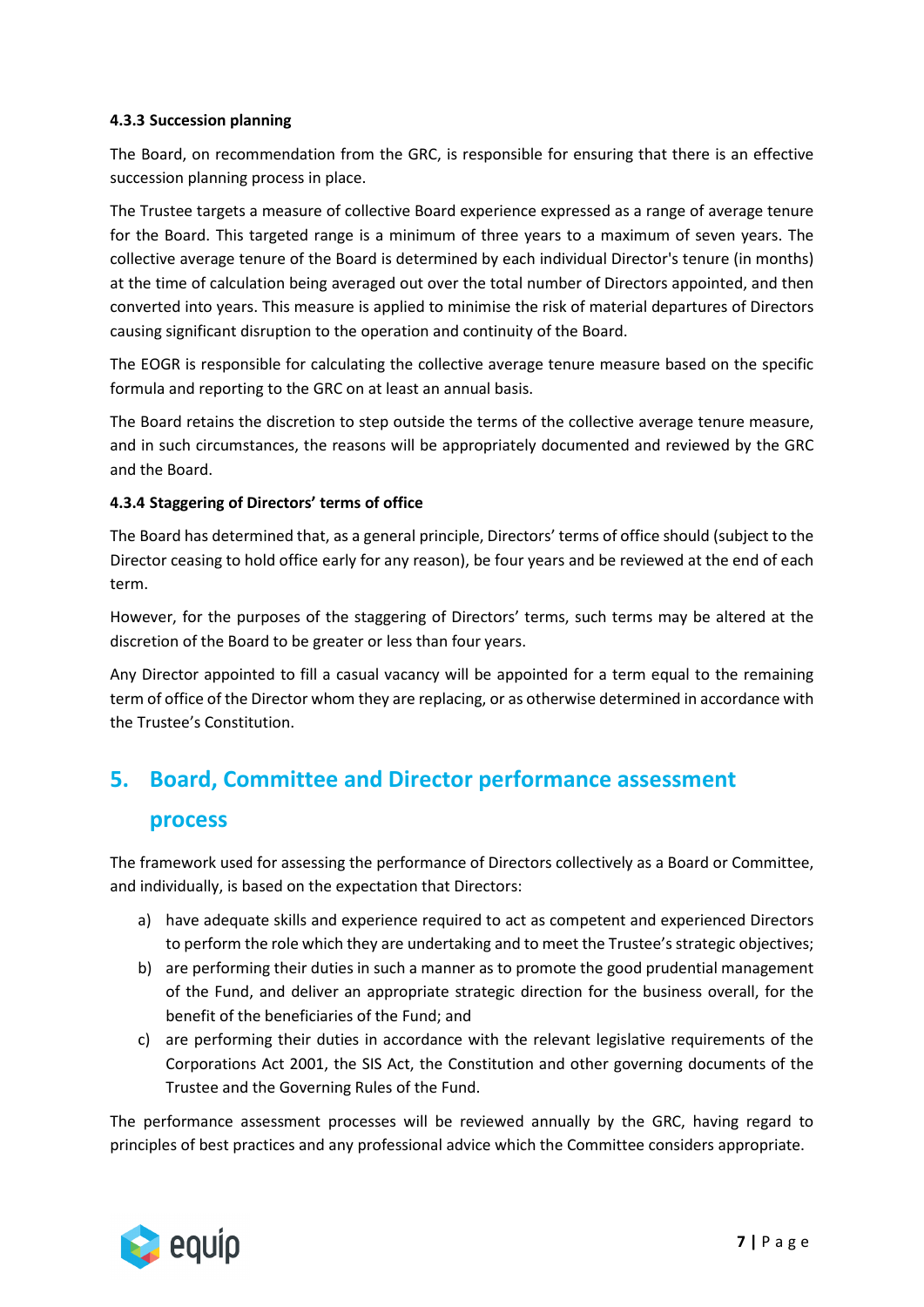## <span id="page-8-0"></span>5.1 Annual performance assessment processes

The performance of the Board as a whole, each standing Board Committee and each Director (including the Chair) will be assessed at least every 12 months, involving:

- a) an internal survey completed by the Directors on the Board and Committees' effectiveness and performance against objectives;
- b) a review of the Board and Committee skills mix and composition; and
- c) the efficiency of Board and Committee meetings, including outcomes of informal meeting reviews and quality of board reporting.

The performance of each standing Board Committee will include an assessment against the objectives of each Committee, as set out in the respective Charter. Each Committee Charter and the Board Charter are reviewed at least every two years for ongoing relevance and effectiveness, or otherwise on any material change to the nature, size, structure, complexity and risk of the Trustee's business operations, or the role, ownership or control of the Trustee.

Each assessment of each individual Director may include assessment against such factors as the Board sees fit, after consideration of any professional advice it considers appropriate. Without limitation, such factors are likely to include (as a minimum) the Director's:

- a) compliance with the Trustee's Code of Conduct, this Policy and relevant legislative requirements;
- b) contribution to the strategic leadership of the Fund;
- c) attendance at, and effective participation in and contribution to, Board and Committee meetings;
- d) understanding of the Trustee's business and the legislative and business framework within which it operates;
- e) understanding of the risks of the Trustee's business operations;
- f) ability to understand, and ensure that the Trustee's business operations are managed in an appropriate way, taking into account the risks of the business;
- g) effectiveness in working collaboratively with other Directors;
- h) adherence to the Trustee's values;
- i) commitment to ongoing training and development of skills; and
- j) contribution to maintaining an effective relationship between the Board and Management.

## <span id="page-8-1"></span>5.2 Triennial independent performance assessment

An independent assessment process will be conducted at least every three years in relation to the performance of the Board, each standing Committee of the Board, and each Director (including the Chair). The GRC will be responsible for appointing an independent party who has relevant industry experience in designing, undertaking and facilitating Board and Director performance assessments, in consultation with the Board. This independent assessment will at least include issues relating to:

- a) Board and Committee governance processes;
- b) Board and Committee operations and decision-making, including the quality, level of contribution, collegiality and constructive challenge, while using the skills and experience of all Directors;

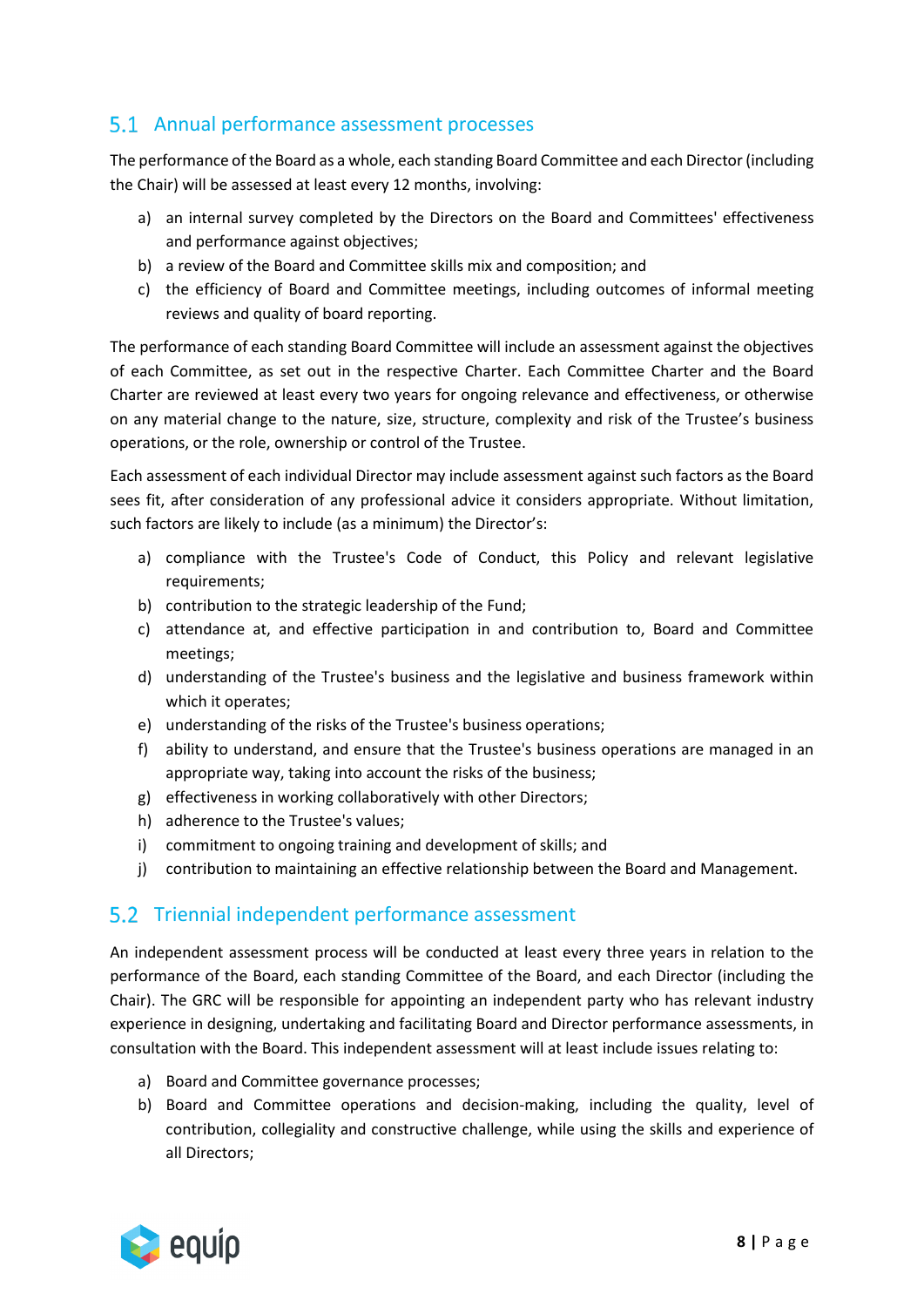- c) setting, leading and oversight of the strategic direction and implementation of the strategic plan; and
- d) oversight of major risk areas and financial accounts, including determining an appropriate risk appetite.

The review process will typically involve all Directors completing a detailed questionnaire regarding the Board's performance as a whole, the performance of individual Directors and the performance of each Committee. Personal interviews will then be conducted with each Director, and a report containing the findings from the survey and interviews will be discussed by the Board as a whole.

Information gained from the surveys and interviews, which is relevant to the Board Committees, will be collated and discussed by each Committee.

An independent performance assessment may be undertaken more frequently at the discretion of the Chair and/or Board as a whole.

## <span id="page-9-0"></span>5.3 Outcomes of performance assessments

The outcomes of each performance assessment will be discussed by the Chair with each Director individually and by the Board as a whole. The EOGR is responsible for ensuring that the Board performance assessments discussed above are undertaken as and when they fall due. The GRC is responsible for ensuring that appropriate actions are implemented to address issues identified in or arising from each assessment.

## <span id="page-9-1"></span>**6. Managing Board and Director performance**

## <span id="page-9-2"></span>6.1 Satisfying Fit and Proper assessments

Any Director who fails any assessment of their fitness and/or propriety will be managed in accordance with the requirements of the Fit and Proper Policy.

In the event that any assessment of the Board overall, any Committee or any Director identifies serious concerns in relation to a Director (the Relevant Director) then the Chair will discuss the concerns with the Relevant Director and will make recommendations to the Board regarding actions to be taken in relation to the identified issues.

The Board will then consider the recommendations made to it and determine the appropriate action to be taken, including, where the Board determines it to be appropriate, requiring the Relevant Director to resign. The Relevant Director will have the right to be heard at the Board meeting, either personally or through an advocate, but will not participate in the Board's deliberations or decisions on appropriate action to be taken.

Where any serious concerns are identified with the Chair of the Board, the Chairs of the GRC and the Audit and Finance Committee (AFC) will have responsibility for the above steps.

In the event that any assessment of the Board overall, any Committee or any Director or group of Directors identifies serious concerns with the Board as a whole or with any group or groups of Directors, then the Chair will be responsible for seeking appropriate advice and may discuss the issues with the Chairs of the GRC and the AFC, prior to completing the steps identified above.

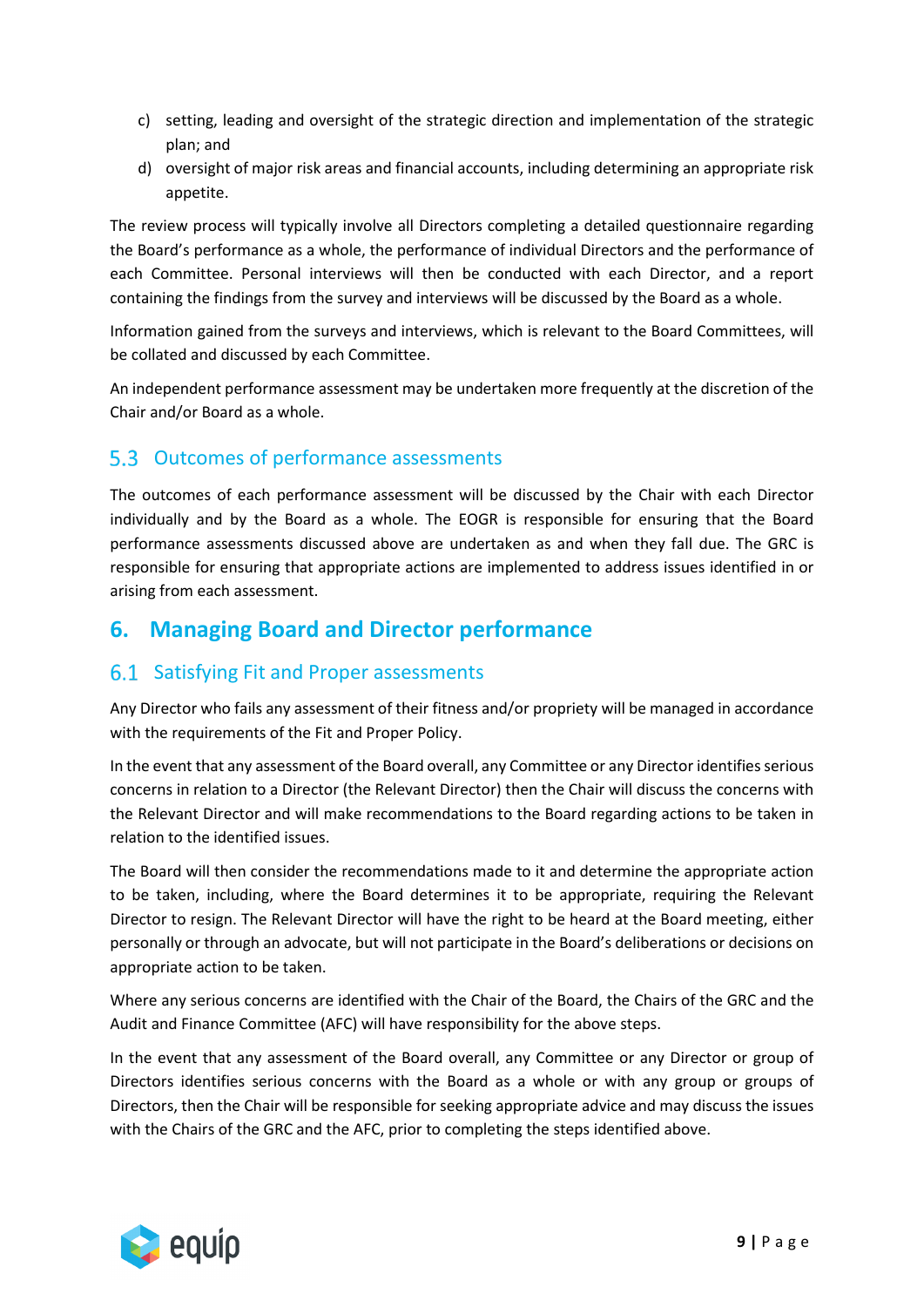## <span id="page-10-0"></span>**7. Whistleblowing**

The Trustee's Whistleblower Protection Policy applies in relation to any report made by any Responsible Person or other person working for or in connection with the Trustee's business who, in good faith, believes that a Responsible Person or the Trustee does not meet the criteria set out in this Policy.

The Trustee:

- a) consents to the whistleblower notifying APRA directly regarding their concerns;
- b) consents to a whistleblower providing APRA with information or documents relating to their reasons for resigning, retiring or being removed from their role; and
- c) to the extent permitted by law, confirms that the provision of information to APRA in accordance with paragraphs a) or b) above will not infringe the confidentiality obligations in an employment contract or other relevant document.

The Trustee requests and encourages any person who has information relevant to the nomination, election, appointment or renewal of a Director to disclose that information as appropriate to the Trustee or to APRA.

## <span id="page-10-1"></span>**8. Review of this Policy**

The Executive Officer, Governance and Risk, with the support of Management, is responsible for undertaking reviews of the Policy. Following the review, changes to the Policy will be presented to the GRC for consideration and approval.

The Policy will be reviewed at least every two years, and will be reviewed more frequently in the event of one of the following triggers:

- a) any change to the relevant requirements of the SIS Act or the Corporations Act 2001, or
- b) any change to the relevant APRA prudential requirements and guidance;
- c) any material change to the business of the Trustee, and, in particular, any change to the business which would, or might reasonably be expected to, affect the role, obligations or duties of Directors;
- d) any relevant change to the Trustee's Constitution or the Constitution of THPL; or
- e) any other time determined by the Board or the GRC.

Any revision to this Policy takes effect on the date on which the GRC approves any variation to, or replaces a previous version of, the Policy, or such other date as the Board determines.

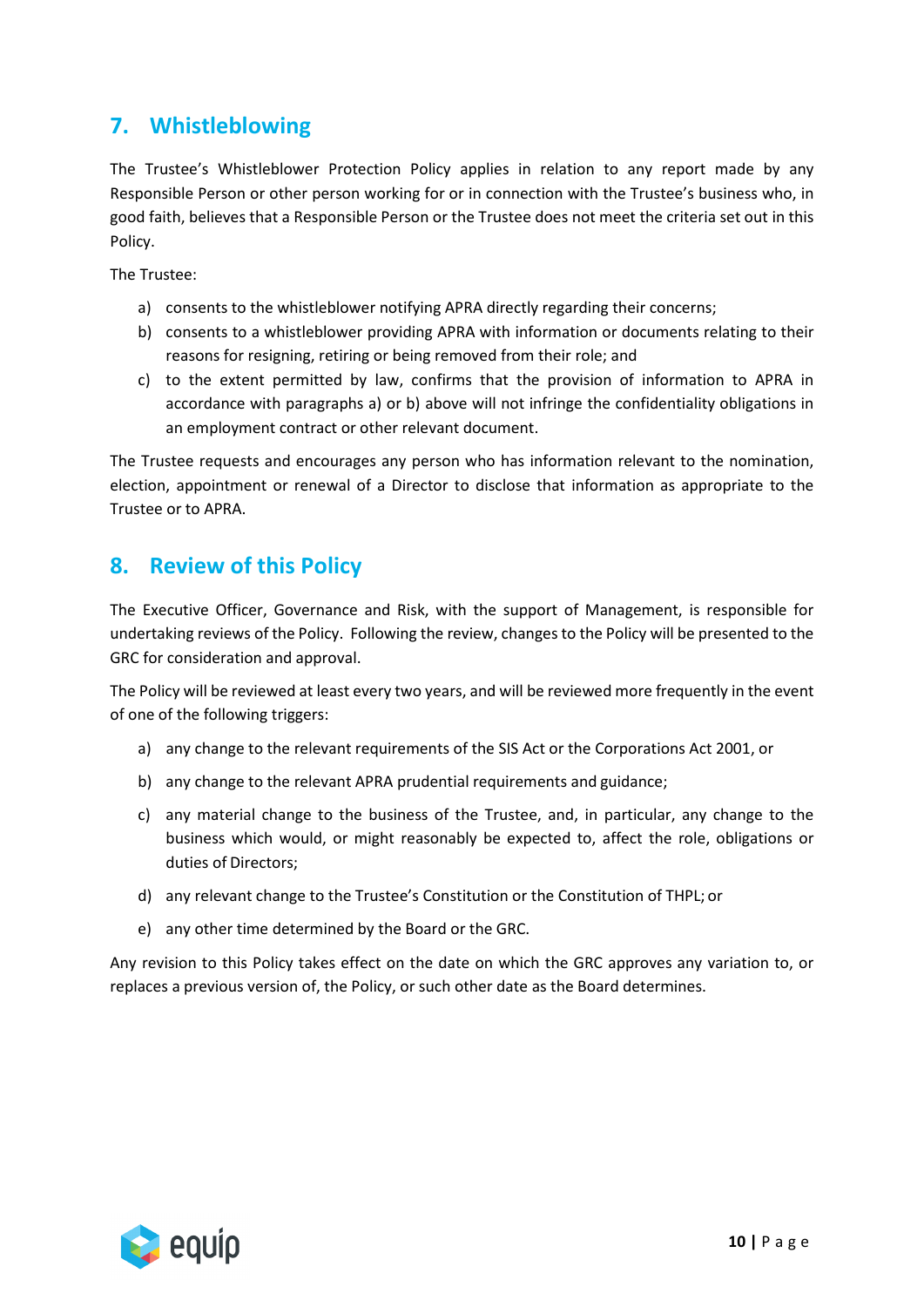## <span id="page-11-0"></span>**Appendix 1: Nominations Process**

### <span id="page-11-1"></span>Prior to commencement of the Nominations Process

Prior to the commencement of the Nominations Process, the Board will determine:

- a) the Skills Requirements and Position-Specific Skills to be specified in the Competency Statement; and
- b) the officials to be appointed.

These requirements are set out in further detail below.

#### <span id="page-11-2"></span>**9.1.1 Skills Requirements**

The succession planning process in consultation with the Board skills matrix will identify the Skills Requirements to address current and future capability gaps to apply to each Director position, which:

- a) must include the minimum skills requirements specified in the Fit and Proper Policy; and
- b) may include other skills, competencies or attributes as the Board considers appropriate for a particular Director position (referred to as 'Position-Specific Skills') to ensure that the Board maintains in the individual and collective skills required under the Fit and Proper Policy.

The Skills Requirements applicable to each Director position, including any Position Specific Skills, must be made available to potential Candidates for that position prior to the Nominations Start Date.

#### <span id="page-11-3"></span>**9.1.2 Appointment of Officials**

The Board will appoint the following officials in relation to the appointment process to be conducted under these Rules:

- a) an Authorised Representative;
- b) a person to be the Deputy Authorised Representative to assist the Authorised Representative or to act in their absence; and
- c) an Assessment Consultant.

### <span id="page-11-4"></span>**9.2 Nominations Process**

#### <span id="page-11-5"></span>**9.2.1 Call for Nominations**

Nominations for potential Director candidates will be sought by issuing a Call for Nominations on the relevant websites. The Call for Nominations may also be sent electronically to employers and members, but this is not required.

The Call for Nominations will include the Nomination Start Date and Nomination Close Date, the number of Directors sought and the skills required. Via the relevant website, all potential candidates will be provided with an Information Kit, Nomination Form and any other details determined by the Authorised Representative.

A Candidate must sign the Nomination Form, and provide the details requested on the Nomination Form. All Nomination Forms must be returned to the Authorised Representative at the address specified on the Nomination Form. The Authorised Representative is not required to accept any Nomination Form that is not fully complete, received by the specified close date and time, and accompanied by the Candidate's duly completed forms as detailed in section 9.2.2(c).

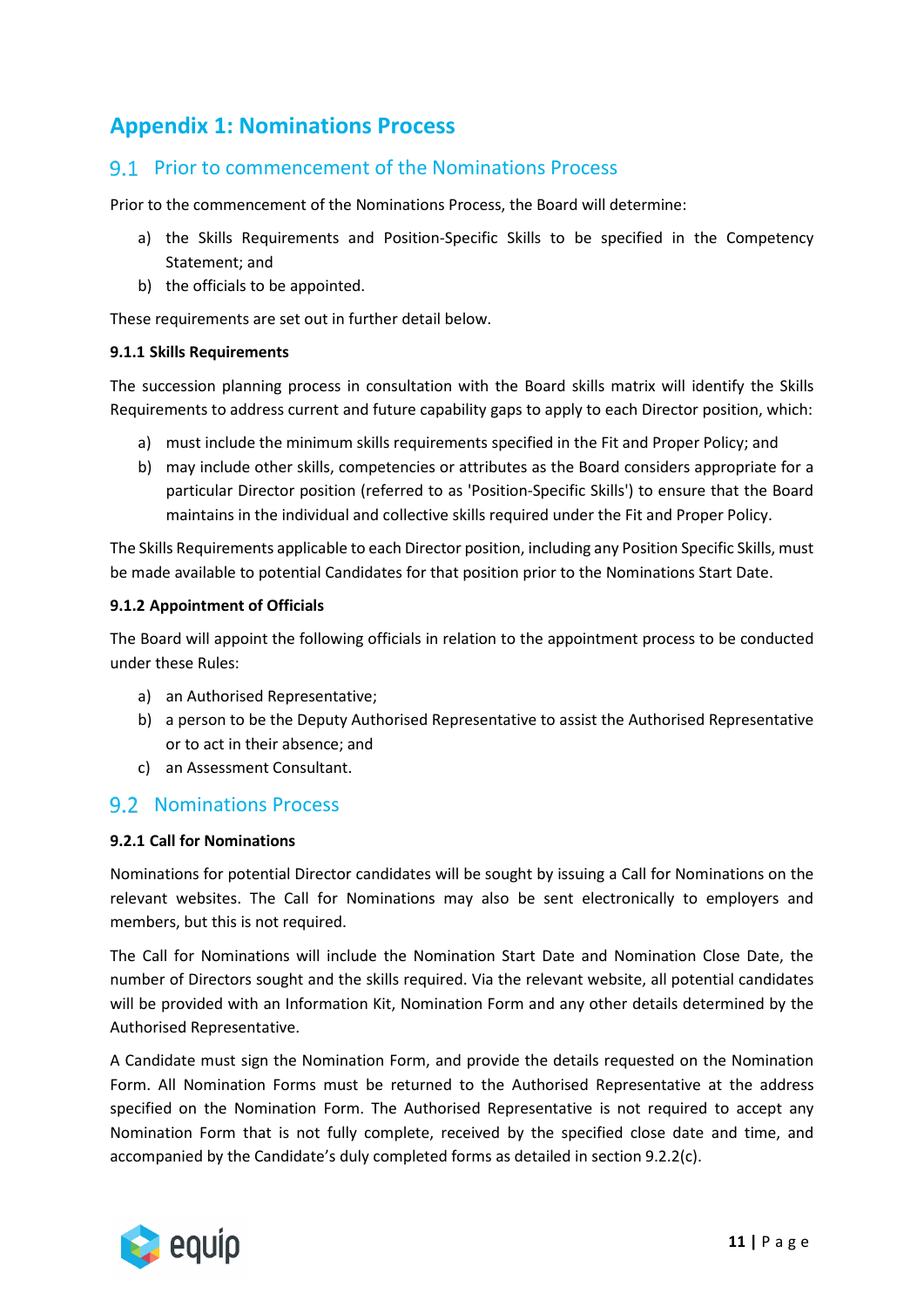Once Nomination Forms have been validly assessed by the Authorised Representative, all Nomination Forms and accompanying documents received must be forwarded to the Assessment Consultant and if applicable, the Nominations Committee.

The Assessment Consultant will then assess and determine whether a Candidate meets the relevant Skills Requirements, including the Position-Specific Skills, for the Director position for which the Candidate has been nominated, having regard to the details provided in the Candidate's Skills Statement. In doing so, the Assessment Consultant may, but is not obliged to, seek further information from a Candidate regarding their skills, education, experience and their competencies or attributes.

The Assessment Consultant has discretion to discuss with the Candidate whether it would be more appropriate for the Candidate to stand for a different Director position which requires different Position-Specific Skills. Where the Assessment Consultant has such a discussion with a Candidate, the Candidate may instruct the Assessment Consultant that they wish to change their nomination to apply to a different Director position, and the Assessment Consultant is authorised to amend the Candidate's nomination accordingly.

Where the Authorised Representative considers that a Candidate's nomination does not meet the requirements specified in section 9.2.2, or the Assessment Consultant considers that a Candidate does not meet the relevant Skills Requirements, the Candidate will be advised of the relevant issue. The Candidate may be requested to provide further information to address the issue. If any such further information is received, the information may be referred to the Authorised Representative or the Assessment Consultant, as applicable, for further consideration.

Where a Candidate does not agree with a decision made by the Authorised Representative or the Assessment Consultant under this section, he or she may appeal to the Chair within three business days of receiving advice of the decision.

Section 9.2.6 applies to the making and resolution of any appeal to the Chair under this section.

The shortlisted eligible candidates will be presented to the Nominations Committee by the Assessment Consultant. The Nominations Committee will be responsible for interviewing the eligible candidate(s) and presenting its selected candidate(s) to the existing members of the Board and the THPL Board for approval and appointment.

### <span id="page-12-0"></span>**9.2.2 Determination of Eligibility for Nomination**

To be eligible for the nomination process, a nomination for a Candidate:

- a) must be received during the relevant Nomination Period;
- b) must be made on the relevant Nomination Form, and be fully completed and signed by the Candidate; and
- c) must be accompanied by the Candidate's duly completed:
	- i. Applicant's Statement;
	- ii. Consent to Obtain Personal Information;
	- iii. Consent for Bankruptcy Search;
	- iv. Disclosure of Duties and Interests;
	- v. National Police Application Check; and
	- vi. Statutory Declaration regarding foreign dishonest conduct.

In addition to the above, the following also applies:

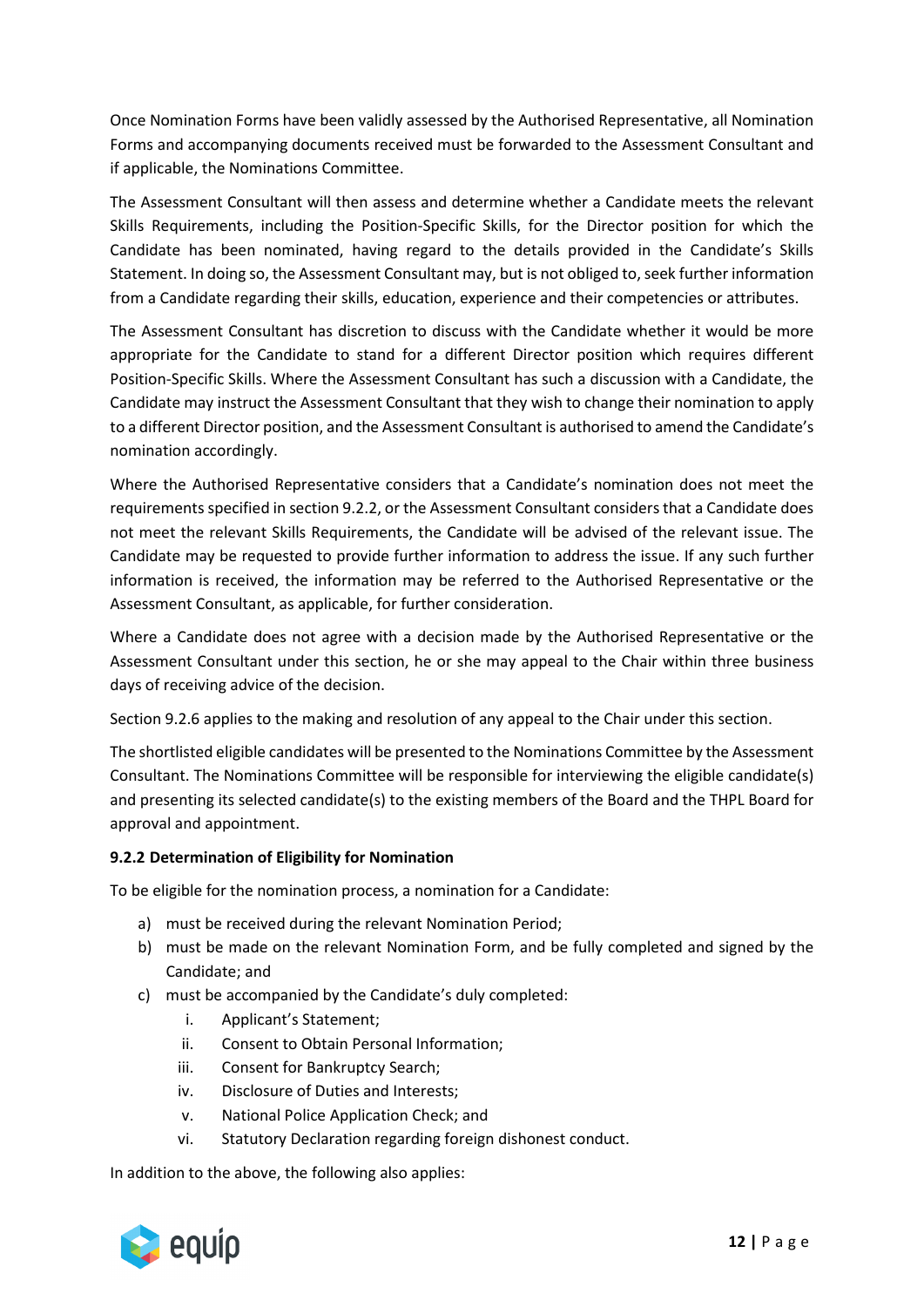- a) a person may submit only one Nomination Form per vacant position;
- b) the Authorised Representative retains discretion to terminate a Candidate Nomination if the completed Nomination Form, associated documents or the searches undertaken on the basis of these documents, contain any information which indicates that the Candidate would or may not meet the requisite minimum standards of propriety or is otherwise unsuitable or ineligible to be a Director of the THPL or the Trustee under this Policy;
- c) in the case of an Employer Director Candidate, the Nomination Form must be duly signed by a representative on behalf of a nominating Employer, and will be rejected if the Authorised Representative cannot reasonably verify that the nominating Employer participates in the Fund;
- d) in the case of a Member Director Candidate, the Nomination Form will be rejected if the Authorised Representative cannot reasonably verify that the Candidate has been a Fund member for at least 90 days; and
- e) in the case of an Independent Director Candidate, the Nomination Form will be rejected if the Authorised Representative can reasonably verify that the Candidate is a Fund member.

The Authorised Representative will also conduct probity checks in relation to each Candidate, in accordance with the Fit and Proper Policy, for the purpose of ensuring that a Candidate will, if elected or appointed, be eligible under the relevant legislation. The Authorised Representative will review the results of the probity checks undertaken in relation to each Candidate.

Only those Candidates for whom the results of the probity checks undertaken are, in the opinion of the Authorised Representative, reasonably satisfactory, will be eligible to have their nominations considered.

### <span id="page-13-0"></span>**9.2.3 Candidate Statements**

Each Candidate is required to complete a Candidate Statement providing details which will be provided to the Nominations Committee to assist them in considering Candidates.

A Candidate may supply a photograph for inclusion in their Candidate Statement. Where a photograph is supplied it:

- a) must be a business-style photograph of the Candidate's head and shoulder area;
- b) must be supplied in electronic or digital format; and
- c) should not be more than two years old and should provide a reasonable current representation of the Candidate's physical appearance.

The Authorised Representative has sole discretion to reject any photograph deemed unsuitable for the purpose of submission to the Nominations Committee.

Each Candidate Statement will be reviewed by the Authorised Representative. Where a Candidate Statement contains a statement that is, or may be, misleading, defamatory or inappropriate, the Authorised Representative the Candidate and request that an amended Candidate Statement be provided within three business days of the date on which the advice is given (the Statement Day).

If a Candidate is requested to provide an amended Candidate Statement and fails to do so by 5pm (AEDT) on the Statement Day, the Returning Officer will deem that no Candidate Statement was received from that Candidate and declare that the Candidate has withdrawn.

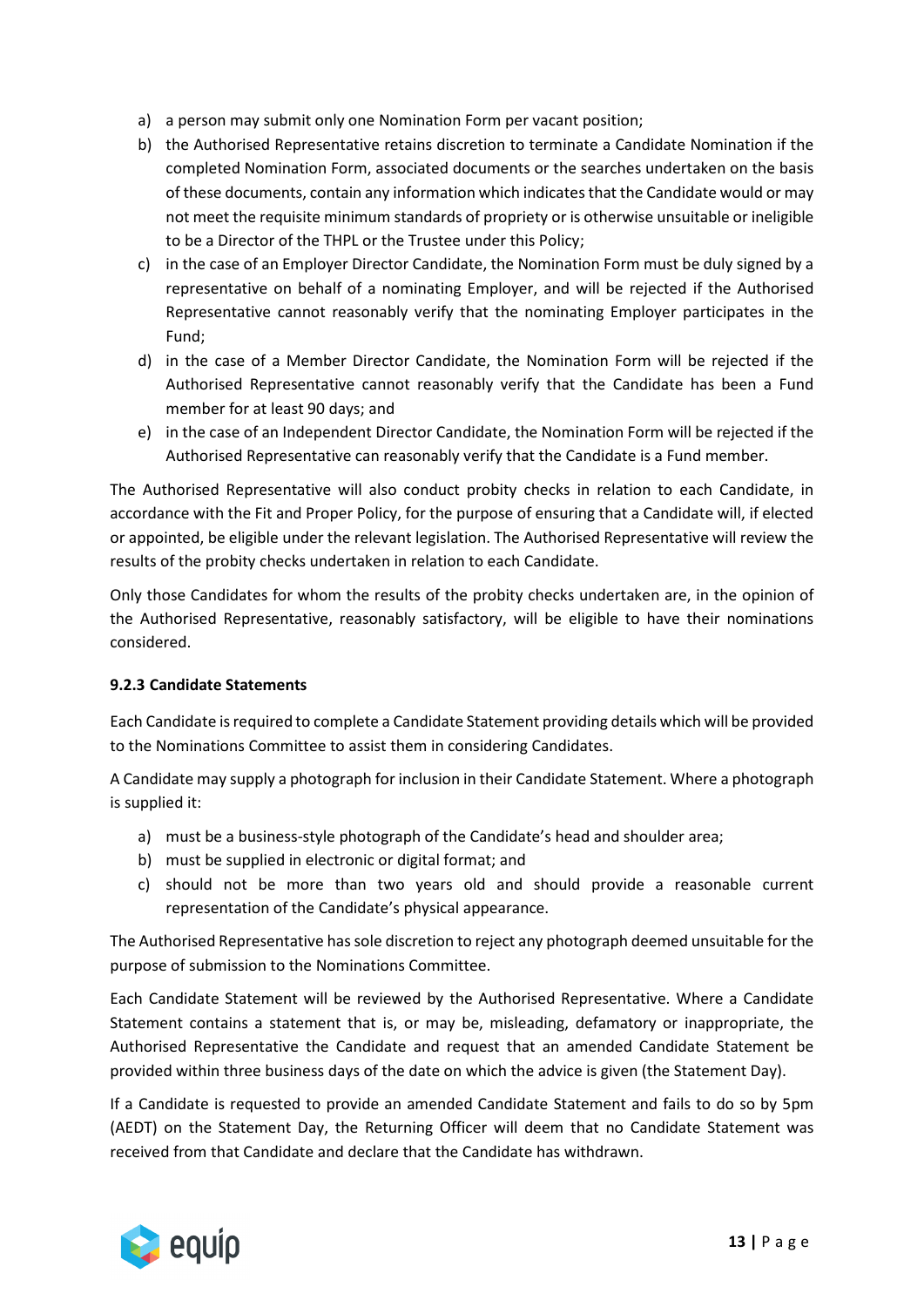If an amended Candidate Statement is received by 5pm (AEDT) on the Statement Day, the Authorised Representative will review it as soon as practicable following receipt, but no later than the business day following the Statement Day.

The Authorised Representative may determine that it requires further adjustment and may contact the Candidate directly to discuss the matter. Where agreement cannot be reached between the Authorised Representative and the Candidate, as to the content of the amended Candidate Statement, the Authorised Representative and/or the Candidate may appeal to the Chair within five Business Days of the Statement Day.

Section 9.2.6 applies to the making and resolution of any appeal to the Chair under this section.

In considering an appeal, the Chair may, but is not obliged to, determine a deadline for receipt by the Chair of an amended Candidate Statement containing the Candidate's final changes to their Candidate Statement (the Statement Finalisation Day).

If a Statement Finalisation Day is determined by the Chair under this section, and:

- a) the Candidate fails to lodge a final Candidate Statement by 5pm (AEDT) on that Statement Finalisation Day, the Chair will advise the Authorised Representative, who will deem that no Candidate Statement was received and declare that the Candidate has withdrawn; or
- b) the Candidate lodges a final Candidate Statement by 5pm (AEDT or AEST as applicable) on that Statement Finalisation Day, the Chair will review it and make a decision to accept or reject the final Candidate Statement.

A decision of the Chair under this Rule will be final and binding on the Candidate.

#### <span id="page-14-0"></span>**9.2.4 Accepted candidates**

A person will be accepted as an eligible Candidate if:

- a) their Prospective Director Forms have been accepted under sections 9.2.2 and 9.2.3; and
- b) the Assessment Consultant has determined the person meets the Skills Requirements for the director position for which the person has nominated (including any amended nomination) under section 9.2.2.

The Assessment Consultant will provide details of the shortlisted eligible Candidates to the Nomination Committee as applicable as soon as practicable but in any event no later than one business day after the completion of assessments undertaken under section 9.2.2.

The Assessment Consultant will send written notice to each nominated Candidate advising whether or not they have been accepted as an eligible Candidate no later than the following business day after receipt of the list of accepted Candidates under this section.

#### <span id="page-14-1"></span>**9.2.5 No eligible candidates for a director position with Position-Specific Skills**

If Position-Specific Skills have been determined to apply to a director position, and, as at the Nominations Close Date there are no eligible Candidates for that position (the Vacant Nomination), then either or both of the following may occur:

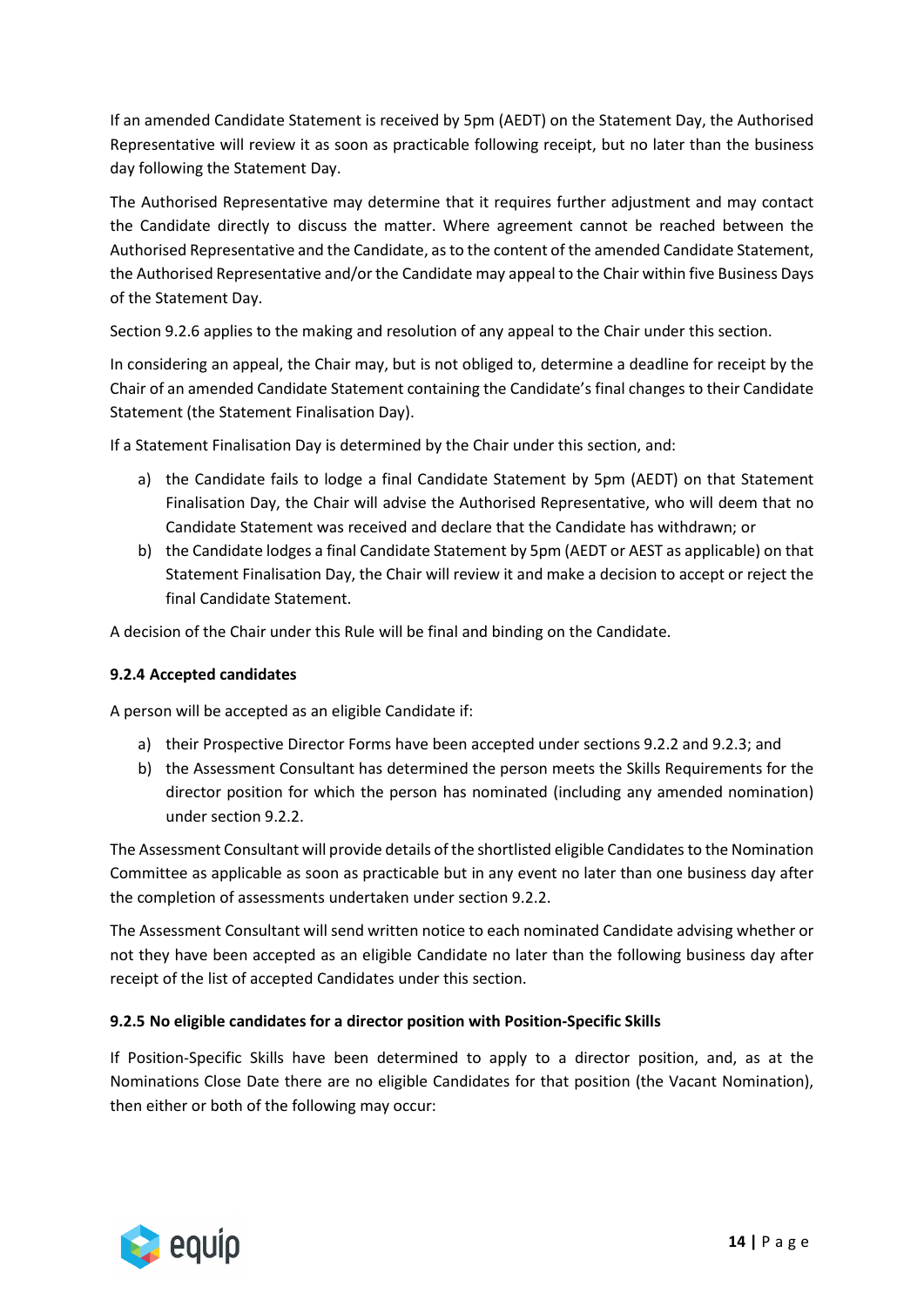- a) the Assessment Consultant may review the skills of Candidates nominated for other positions to determine if there are any Candidates possessing appropriate skills for the Vacant Nomination; or
- b) the Authorised Representative may determine that the Position-Specific Skills determined for the Vacant Nomination will not apply or are varied such that Candidates nominated for other director positions would be able to meet the relevant Skills Requirements for the Vacant Nomination.

Where any alternative Candidate for the Vacant Nomination is identified under this section, the Assessment Consultant may discuss the Vacant Nomination with that alternative Candidate, and, provided that the Assessment Consultant is satisfied that the alternative Candidate satisfies the Skills Requirements for the Vacant Nomination, then the alternative Candidate may instruct the Assessment Consultant that they wish to change their nomination to apply to the Vacant Nomination, and the Assessment Consultant is authorised to amend the Candidate's nomination accordingly.

If the Assessment Consultant determines under this section to amend a Candidate's nomination to apply to a Vacant Nomination, they must advise the Authorised Representative of the amended nomination.

### <span id="page-15-0"></span>**9.2.6 Appeals to the Chair**

Any appeal to the Chair must be made in writing and be delivered or sent to the Authorised Representative. All appeals must state the Candidate's name, the decision or matter being appealed against and the reasons for the appeal.

The Authorised Representative must forward each appeal received to the Chair as soon as possible, and no later than the next business day after receipt.

The Chair must, within five business days of receiving an appeal, make a decision on the matter.

A decision of the Chair on an appeal under this section is final and binding on all Candidates and prospective Candidates.

The Chair must advise their decision on any appeal to the Authorised Representative in writing within five business days of receiving all the information which they reasonably believe is required to determine the appeal.

The Authorised Representative must notify the Candidate who requested the appeal no later than the next business day following receipt of advice from the Chair.

In circumstances where the Chair is unavailable or unable to act in relation to an appeal under this section, they may appoint and delegate their authority in relation to the matter, to any one of the Board's Committees.

#### <span id="page-15-1"></span>**9.2.7 Withdrawal of a candidate**

An employer who at any time prior to the Declaration of Appointment ceases to participate in the Fund must advise the Authorised Representative immediately and any Employer Director Candidate nominated by them must withdraw, unless they obtain consent to their continued nomination from another employer who has not already nominated an Employer Director Candidate in the election.

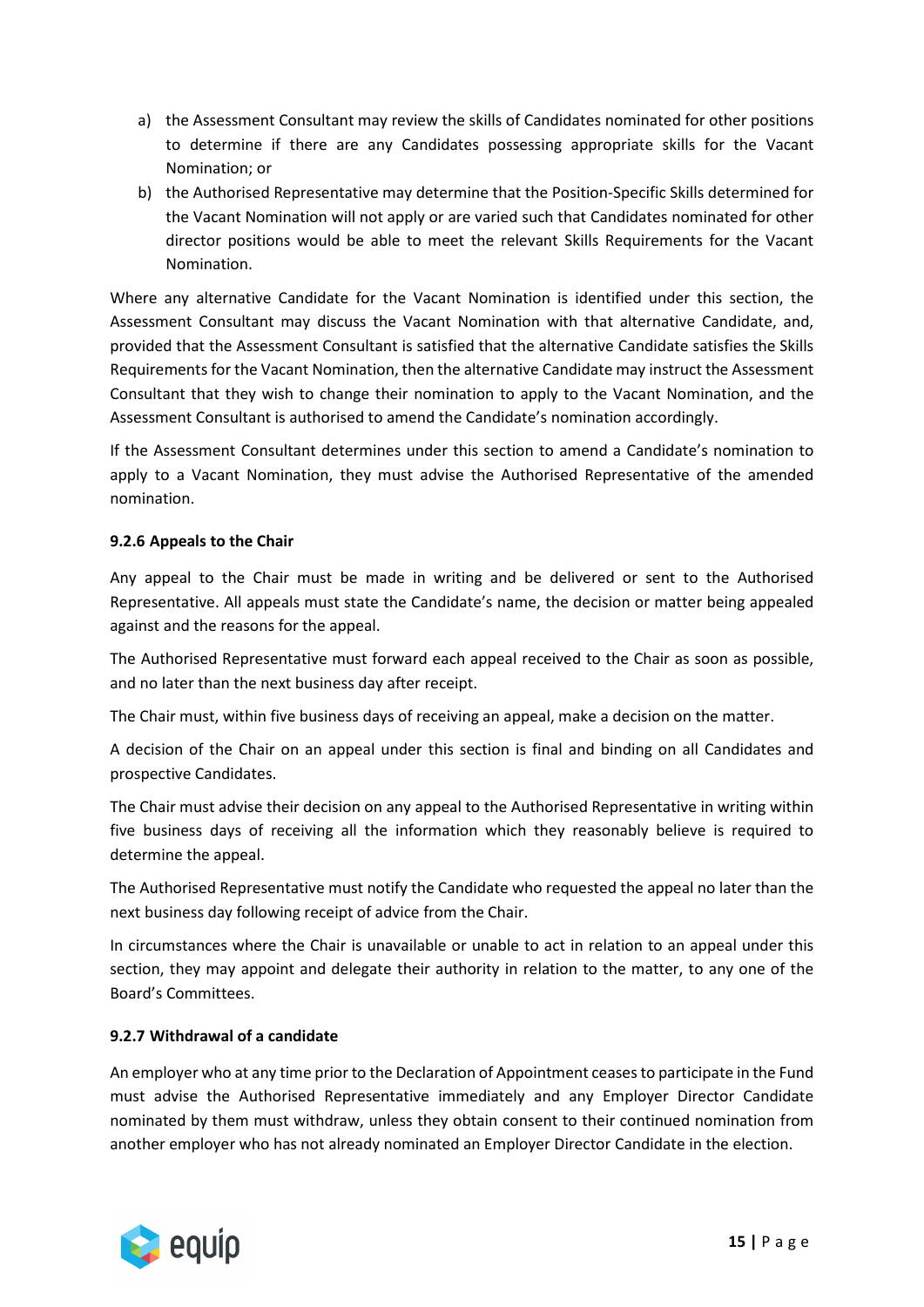Any Member Director Candidate who at any time prior to the Declaration of Appointment ceases to be a Fund Member must advise the Authorised Representative immediately and withdraw as a Member Director Candidate.

A Candidate:

- a) may withdraw at any time up until 5pm (AEDT) five business days after the relevant Nomination Close Day by giving written notice to the Returning Officer; and
- b) must withdraw at any time he or she ceases to satisfy the eligibility criteria specified in section 9.2 by giving written notice to the Authorised Representative as soon as reasonably practicable after becoming aware that he or she ceases to satisfy those criteria.

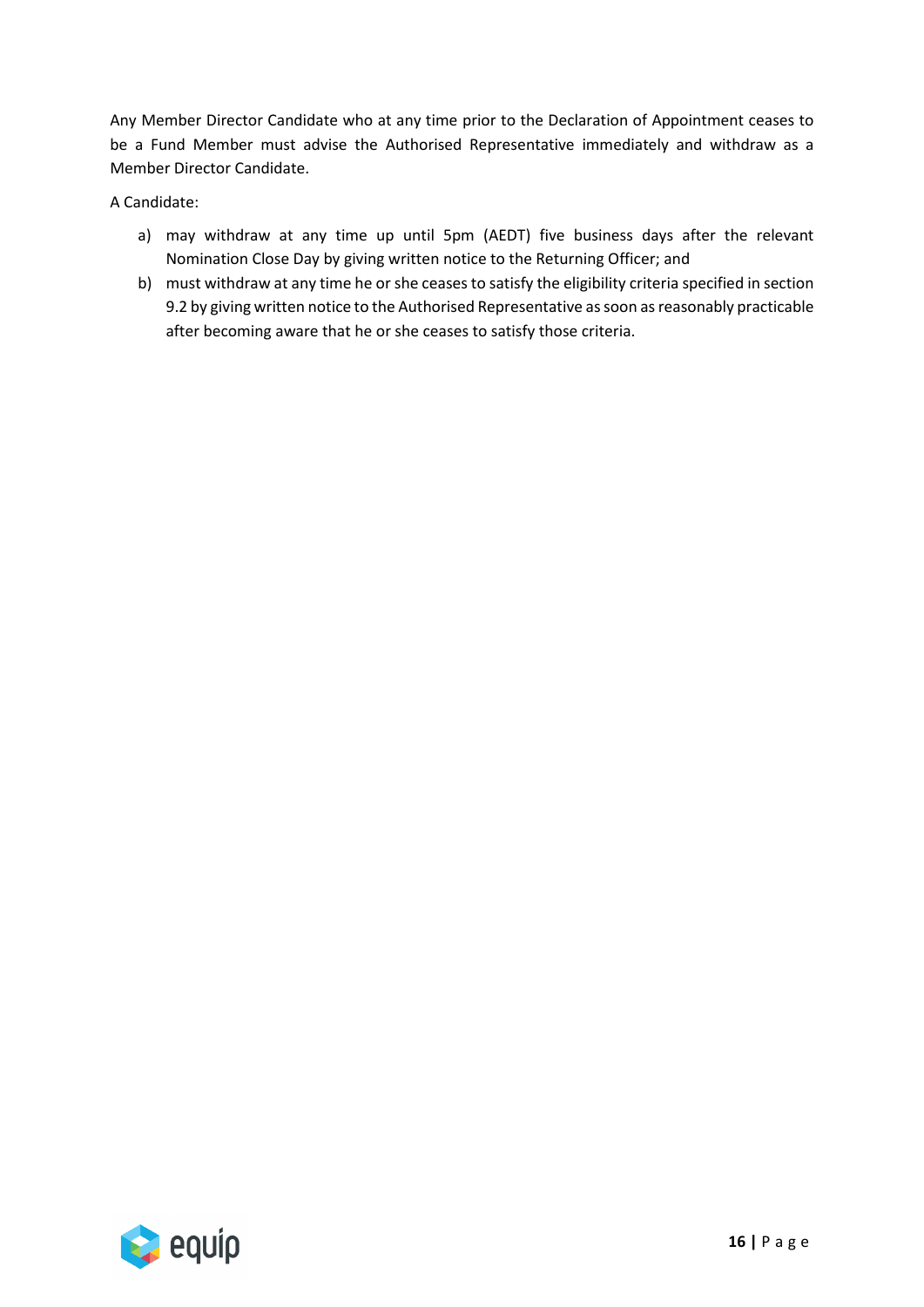## <span id="page-17-0"></span>**Appendix 2 – Criteria for Director Selection**

## <span id="page-17-1"></span>10.1 Potential Candidates

Factors to be considered when reviewing a potential candidate for a Board position may include:

- a) the skills, experience, expertise and personal qualities and attributes that will best complement the existing Board's skills base;
- b) the diversity of Board composition before and after an appointment;
- c) the capability of the candidate to devote the necessary time and commitment to the role;
- d) potential conflicts of interest, and independence; and
- e) alignment with culture, philosophy and values of the Trustee, which is dedicated to excellence in super, delivered with care.

## <span id="page-17-2"></span>10.2 Personal characteristics of Candidates

The Board is committed to a culture of values to promote excellence in super, delivered with care and seeks candidates that collectively and individually as Directors will act in a manner that is consistent with prioritising the best financial interests of the beneficiaries of the Fund over all other duties.

In applying for a director position, candidates need to display some, or all of the qualities as listed below either in an interview or in written form:

- a) can demonstrate leadership and embrace change;
- b) understand the nature and purpose of superannuation in people's lives;
- c) can master over time the concepts involved in investments, insurance, regulations, and law, retirement and business strategies;
- d) are visionaries who can muster and govern the complex issues around retirement and superannuation;
- e) are team players who appreciate diversity, are experienced in life, display wisdom and alternative views;
- f) demonstrate an understanding of the importance of relationship with members and employers;
- g) understand the difference between governance and management;
- h) demonstrate understanding and commitment to the values, vision, mission and goals of the Trustee; and
- i) understand the time commitment required to fulfil the responsibilities of a director (average 1 day a week).

#### <span id="page-17-3"></span>**10.2.1 General eligibility criteria**

In order to be eligible for nomination as a Director, a person must:

- a) be aged at least 18 years;
- b) meet the Skills Requirements applicable to the director position for which they are nominated, including any Position-Specific Skills applicable to that position;
- c) satisfy all the requirements in the Relevant Legislation or that are otherwise prescribed or permitted by APRA to be a Director of a company which is the trustee of a Standard Employer-Sponsored Fund;

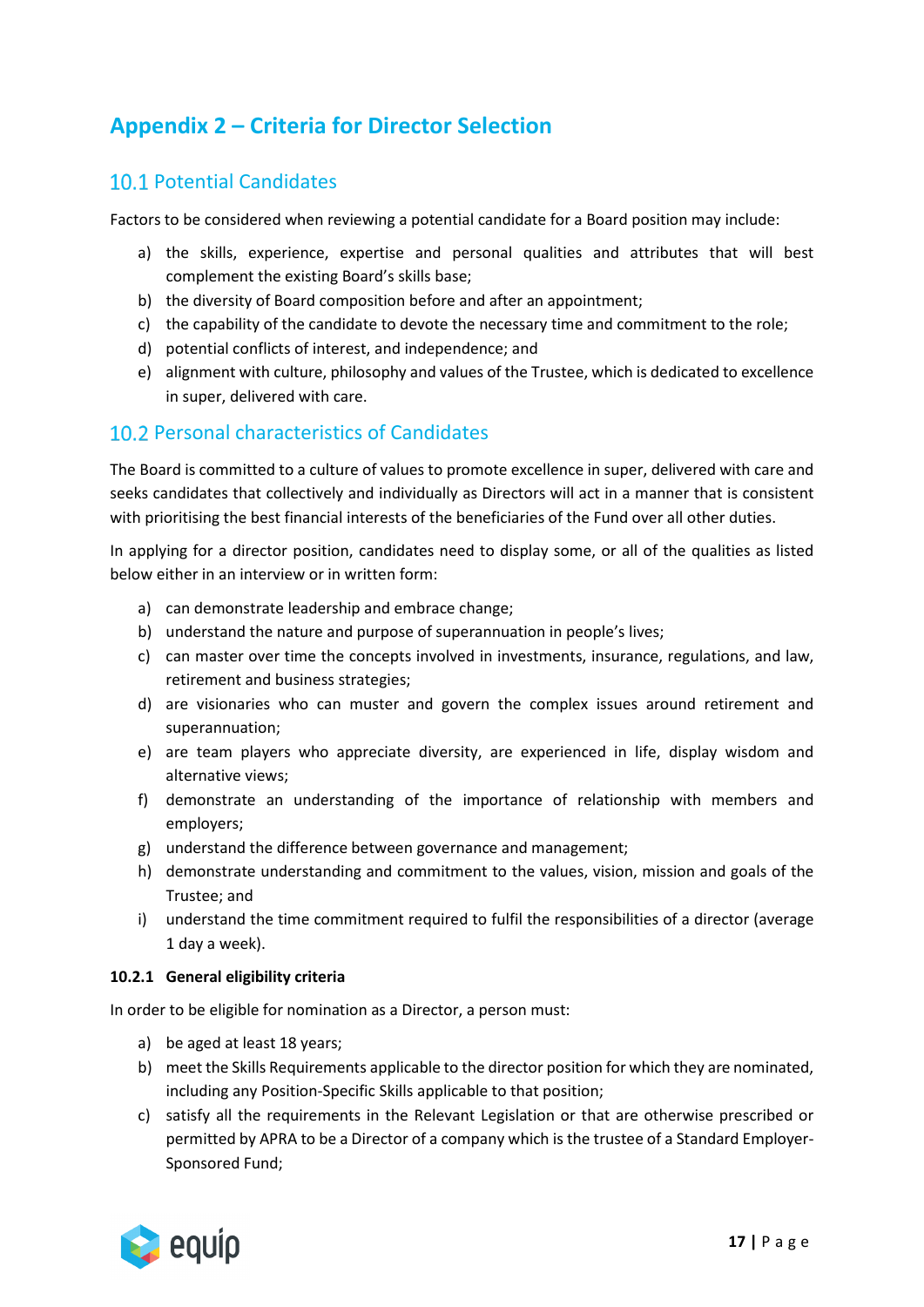- d) satisfy all regulatory policies or requirements of any relevant regulatory body, including without limitation, APRA, that are applicable to directors of THPL and the Trustee;
- e) satisfy the requirements of the the Trustee's regulatory licences, including without limitation, any requirements of any such licence relevant to acting as a director of the Trustee;
- f) satisfy the requirements of Fit and Proper Policy and any other policy or governance statement relevant to or specifying requirements for holding office as a director of the Trustee;
- g) undertake that, if appointed, they will comply with the Constitution of each of THPL and the Trustee, and all applicable requirements of the Relevant Legislation, and the Trustee's regulatory licences and policies;
- h) undertake to comply with this Policy; and
- i) not be ineligible under section 10.2.3.

#### <span id="page-18-0"></span>**10.2.2 Specific eligibility criteria**

In addition to the general eligibility criteria specified in section 10.1.2, the following specific eligibility criteria applies:

#### **a) Member Director:**

To be eligible to be nominated or elected as a Member Director:

- i. a person must be a Fund member for at least 90 days prior to nomination as a Member Director candidate; and
- ii. be able to satisfy the Board that the nominee has a direct, substantial and relevant connection to the membership base or to an industry that employs a significant number of our members, to ensure that a deep understanding of our members' perspective will continue to inform the Trustee's decision making.

### **b) Employer Director:**

To be eligible to be nominated or elected as an Employer Director:

- i. a person must be nominated as an Employer Director candidate by an Employer; and
- ii. be able to satisfy the Board that the nominee has a direct, substantial and relevant connection to the membership base or to an industry that employs a significant number of our members, to ensure that a deep understanding of our Employers' perspective will continue to inform the Trustee's decision making.

#### **c) Independent Director:**

To be eligible to be nominated as an Independent Director, a person must meet the definition of section 10 of the Superannuation Industry (Supervision) Act 1992, being a Director of the corporate trustee who:

- i. is not a member of the Fund; and
- ii. is neither an employer-sponsor of the Fund nor an associate of such an employersponsor; and
- iii. is neither an employee of an employer-sponsor of the Fund nor an employee of an associate of such an employer-sponsor; and
- iv. is not, in any capacity, a representative of a trade union, or other organisation, representing the interests of one or more members of the Fund; and
- v. is not, in any capacity, a representative of an organisation representing the interests of one or more employer-sponsors of the Fund.

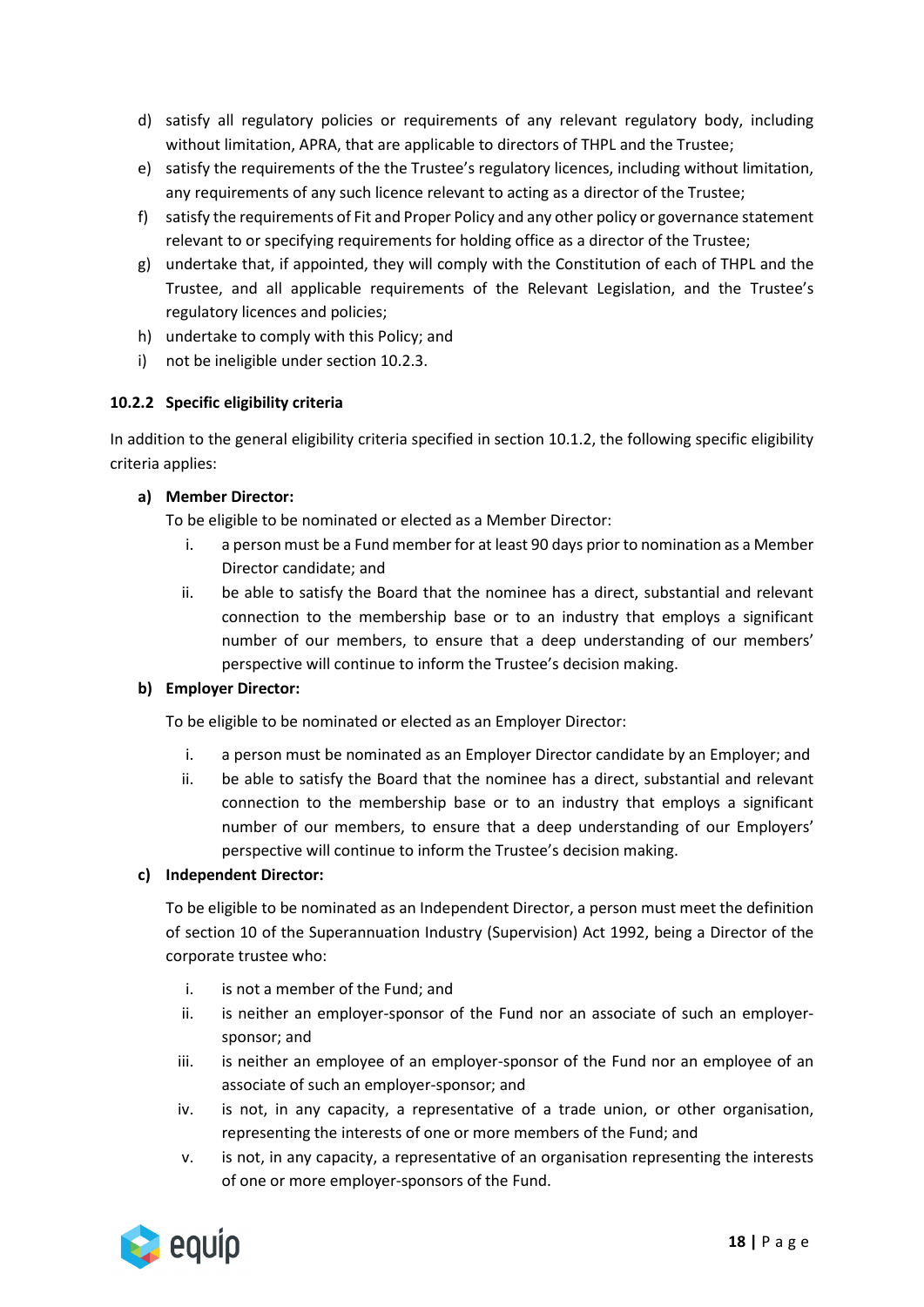Further, the Board has regard to paragraph 17 of the SPG 510 when determining whether a candidate is eligible to be nominated as an Independent Director. Accordingly, the Board has regard to whether the candidate:

- i. is a beneficial owner of the Trustee or an officer of, or otherwise associated directly with, a substantial shareholder of the Trustee;
- ii. is employed, or has previously been employed, in an executive capacity by the Trustee, another group member or a standard employer sponsor and there has not been a period of at least three years between ceasing such employment and serving on the Board;
- iii. has within the last three years been a director of a standard employer sponsor, a principal of a material professional adviser or a material consultant to the Trustee or another group member, or an employee materially associated with the service provided;
- iv. is a material supplier of the Trustee's business operations or another group member, or an officer of or otherwise associated directly or indirectly with a material supplier;
- v. has a material contractual relationship with the Trustee or another group member other than as a director;
- vi. is eligible to be a member representative or employer representative director on the Board;
- vii. has served as a member representative or employer representative director at any time in the last three years;
- viii. has close personal ties with any person who falls within any of the categories described above; or
- ix. has been a director of the Trustee for such a period that their independence from management and substantial holders may have been compromised.

### <span id="page-19-0"></span>**10.2.3 Ineligibility**

The following persons are not eligible to be nominated or elected as a potential candidate:

- a) persons who are, or who at any time in the period of three years immediately preceding the Nomination Start Day have been, employees of the Trustee or THPL;
- b) persons who are employees of any entity engaged by the Trustee to perform a material outsourced activity or be a material provider of services (as that term is used in APRA Superannuation Prudential Standard SPS 231- Outsourcing);
- c) persons who are, or who at any time in the period of three years immediately preceding the Nomination Start Date, been engaged as a consultant to, or been a director or employee of a consultant to the Trustee or any of its related corporate bodies;
- d) persons who are a trustee, or a director or employee of the Trustee, of another Public Offer Superannuation Fund (other than a superannuation fund that the Board of THPL determines is not, and cannot reasonably be expected to become, in substantive competition with the Funds) or a director or employee of a related party of such a trustee, other than the Fund; and
- e) persons who are employees of, or contractors engaged by, any company appointed as the Electoral Agency for the conduct of an election in which the person might otherwise stand as an Employer Director candidate.